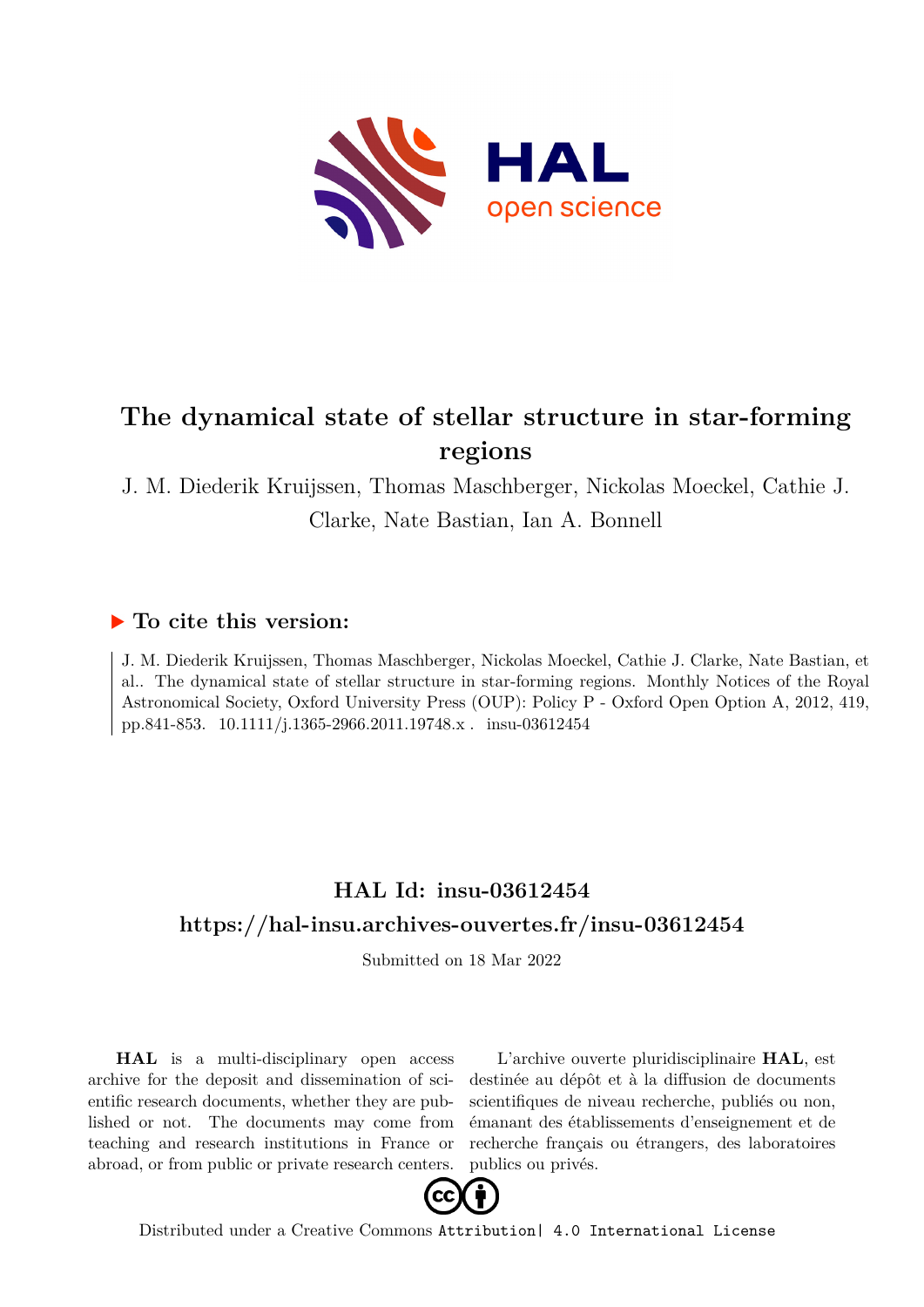# **The dynamical state of stellar structure in star-forming regions**

J. M. Diederik Kruijssen,<sup>1,2,3\*</sup> Thomas Maschberger,<sup>4,5,6</sup> Nickolas Moeckel,<sup>4</sup> Cathie J. Clarke,<sup>4</sup> Nate Bastian<sup>4,7</sup> and Ian A. Bonnell<sup>8</sup>

<sup>1</sup>*Astronomical Institute, Utrecht University, PO Box 80000, 3508 TA Utrecht, the Netherlands*

<sup>2</sup>*Leiden Observatory, Leiden University, PO Box 9513, 2300 RA Leiden, the Netherlands*

<sup>3</sup>*Max-Planck Institut fur Astrophysik, Karl-Schwarzschild-Straße 1, 85748 Garching, Germany ¨*

<sup>6</sup>*UJF-Grenoble 1/CNRS-INSU, Institut de Planetologie et d'Astrophysique de Grenoble, UMR 5274, Grenoble 38041, France ´*

<sup>7</sup>*Excellence Cluster Universe, Boltzmannstraße 2, 85748 Garching, Germany*

<sup>8</sup>*Scottish Universities Physics Alliance (SUPA), School of Physics and Astronomy, University of St. Andrews, North Haugh, St. Andrews, Fife KY16 9SS*

Accepted 2011 September 1. Received 2011 August 17; in original form 2011 April 19

### **ABSTRACT**

The fraction of star formation that results in bound star clusters is influenced by the density spectrum in which stars are formed and by the response of the stellar structure to gas expulsion. We analyse hydrodynamical simulations of turbulent fragmentation in star-forming regions to assess the dynamical properties of the resulting population of stars and (sub)clusters. Stellar subclusters are identified using a minimum spanning tree algorithm. When considering only the gravitational potential of the stars and ignoring the gas, we find that the identified subclusters are close to virial equilibrium (the typical virial ratio  $Q_{\rm vir} \approx 0.59$ , where virial equilibrium would be *Q*vir ∼ 0.5). This virial state is a consequence of the low gas fractions within the subclusters, caused by the accretion of gas on to the stars and the accretion-induced shrinkage of the subclusters. Because the subclusters are gas poor, up to a length-scale of 0.1–0.2 pc at the end of the simulation, they are only weakly affected by gas expulsion. The fraction of subclusters that reaches the high density required to evolve to a gas-poor state increases with the density of the star-forming region. We extend this argument to star cluster scales, and suggest that the absence of gas indicates that the early disruption of star clusters due to gas expulsion (infant mortality) plays a smaller role than anticipated, and is potentially restricted to star-forming regions with low ambient gas densities. We propose that in *dense* star-forming regions, the tidal shocking of young star clusters by the surrounding gas clouds could be responsible for the early disruption. This 'cruel cradle effect' would work in addition to disruption by gas expulsion. We suggest possible methods to quantify the relative contributions of both mechanisms.

**Key words:** stars: formation – stars: kinematics and dynamics – open clusters and associations: general – galaxies: star clusters: general – galaxies: stellar content.

#### **1 INTRODUCTION**

Over the past years, the implications of clustered star formation have touched a range of astrophysical disciplines, from the scales of the star formation process itself (see the review by McKee & Ostriker 2007) to the fundamental properties of young star clusters (e.g. McMillan, Vesperini & Portegies Zwart 2007; Allison et al. 2009a; Moeckel & Bonnell 2009), or possibly even the global stellar mass assembly of galaxies (see e.g. Pflamm-Altenburg, Weidner & Kroupa 2007; Bastian, Covey & Meyer 2010). While it seems evident that most stars form in a clustered setting (e.g. Parker & Goodwin 2007), estimations of the exact fraction are hampered by the substantial dissociation of stellar structure that occurs during (but is not necessarily related to) the transition from the gasembedded phase to classical, gas-poor star clusters (Lada & Lada 2003; Portegies Zwart, McMillan & Gieles 2010). The traditional interpretation that most, if not all stars form in clusters, with gas expulsion leading to their early disruption ('infant mortality'; see Lada & Lada 2003; Bastian & Goodwin 2006; Goodwin & Bastian 2006) has recently been challenged by observational studies suggesting that stars form with a continuous distribution of densities, of which only the high-density tail eventually leads to bound stellar clusters (Bressert et al. 2010; Gieles & Portegies Zwart 2011).

<sup>4</sup>*Institute of Astronomy, University of Cambridge, Madingley Road, Cambridge CB3 0HA*

<sup>5</sup>*Argelander-Institut fur Astronomie, Auf dem H ¨ ugel 71, 53121 Bonn, Germany ¨*

<sup>-</sup>E-mail: kruijssen@mpa-garching.mpg.de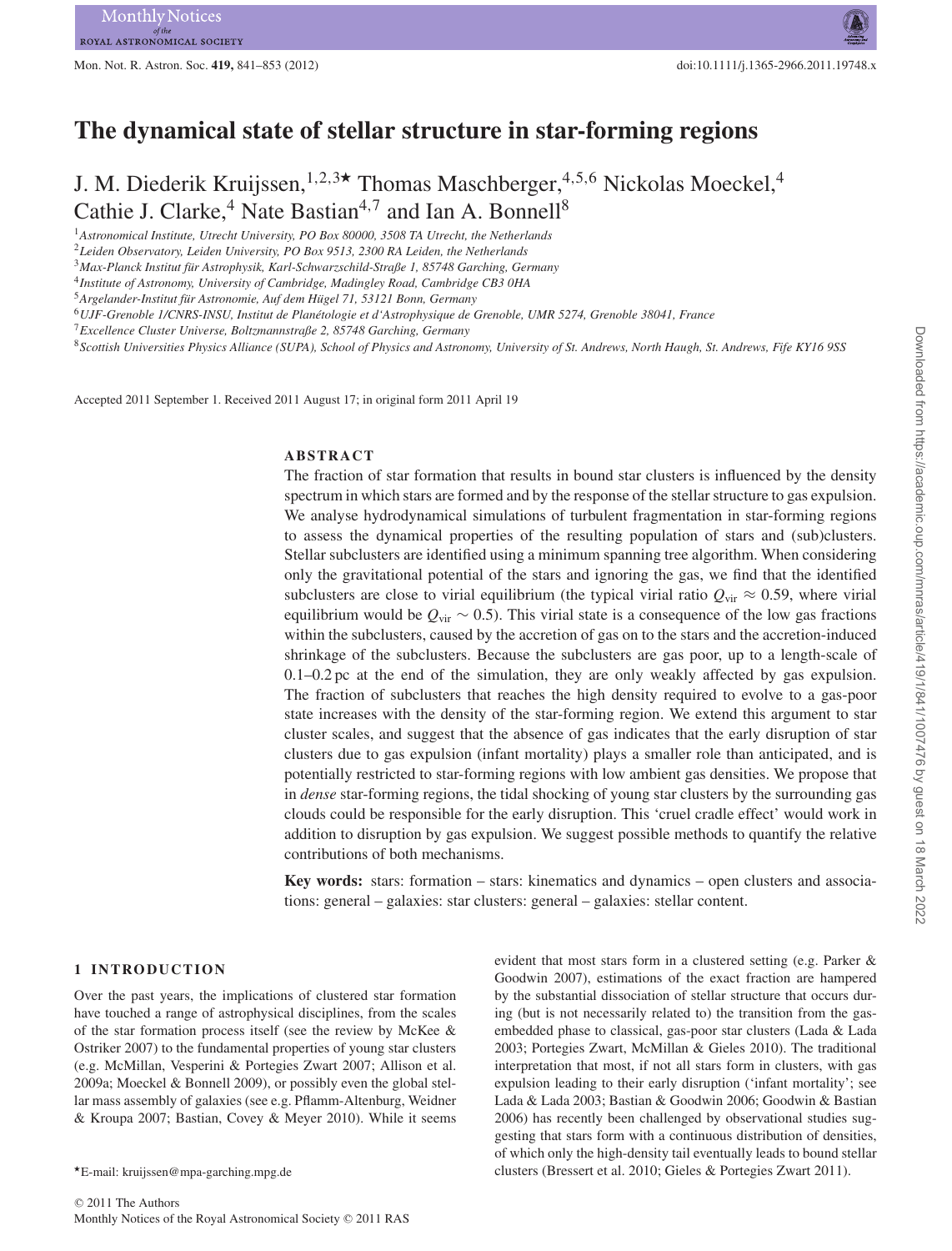Current advancements in numerical calculations of turbulent fragmentation in star-forming regions enable the study of clustered star formation in increasing detail (e.g. Bonnell, Bate & Zinnecker 1998; Klessen & Burkert 2000; Bate, Bonnell & Bromm 2003; Bonnell, Clark & Bate 2008). However, theoretical investigations of the response of stellar structure to gas expulsion are still largely based on the assumption of either a static gas potential<sup>1</sup> or initial equilibrium between the stars and gas (e.g. Tutukov 1978; Adams 2000; Geyer & Burkert 2001; Boily & Kroupa 2003a,b; Baumgardt & Kroupa 2007; Parmentier et al. 2008), which need not apply to star-forming regions in nature. A more realistic setting was recently explored by Offner, Hansen & Krumholz (2009), who find that the velocity dispersions of the stars in hydrodynamic simulations of star formation are smaller than that of the gas by about a factor of 5, suggesting that the assumption of equilibrium between both components indeed does not hold. The response of star clusters to gas expulsion has also been investigated by Moeckel & Bate (2010), who consider *N*-body simulations of star clusters using initial conditions from hydrodynamic simulations, and by Moeckel & Clarke (2011), who address the dynamical evolution of star clusters under the condition of ongoing gas accretion. They propose that the disruptive effect of gas expulsion is limited by the way in which gas and stars are redistributed by the accretion-induced shrinkage of clusters.

The hydrodynamical calculations of Bonnell et al. (2008) cover the hierarchical formation of several stellar (sub)clusters, which have been identified and analysed by Maschberger et al. (2010). The simulation is very suitable for investigating the properties of the (sub)cluster population due to the relatively large range of mass scales of the modelled structure (see Section 2). In this paper, we analyse the simulations reported in Bonnell et al. (2008) to probe the response of gas-embedded stellar structure to gas expulsion. We consider the dynamical state of the stars while ignoring the gas, which is equivalent to observing the stellar structure under the condition of instantaneous gas expulsion at any time in the simulation.

This paper starts with a discussion of the set-up of the simulations, the subcluster identification algorithm and the characteristics of the stellar structure in Section 2. An analysis of the dynamical state of the subclusters follows in Section 3, which covers quantities such as the virial ratio, bound mass fraction and gas content. The response of the clusters to gas expulsion and an extension to the lengthscales of actual star clusters is considered in Section 4. The paper is concluded with a summary and an outlook in Section 5, where we discuss the possible dependence of the results on the initial conditions of the simulations and the input physics, and suggest ways in which our analysis could be improved and extended.

#### **2 SIMULATIONS AND CLUSTER SELECTION**

In this work, we analyse the hydrodynamical/*N*-body simulations of Bonnell, Bate & Vine (2003) and Bonnell et al. (2008), extending the analysis of Maschberger et al. (2010) and Maschberger & Clarke (2011). These smoothed particle hydrodynamics (SPH) simulations follow the evolution of a initially marginally unbound, homogeneous gas sphere of  $10^3$  M $\odot$  with a diameter of 1 pc (Bonnell et al. 2003), and a cylinder of  $3 \times 10$  pc that contains  $10^4$  M<sub> $\odot$ </sub> gas, bound in the upper part and unbound in the lower (Bonnell et al. 2008). Initial turbulent motions are modelled with an initially

divergence-free random Gaussian velocity field with a power spectrum  $P(k) \propto k^{-4}$ . The gas is kept at a temperature of 10 K, staying isothermal throughout the 10<sup>3</sup> M<sub> $\odot$ </sub> simulation. In the 10<sup>4</sup> M<sub> $\odot$ </sub> simulation, the gas follows a modified Larson-type equation of state (Larson 2005) composed of three barotropic equations of state:

$$
P \propto \rho^{\gamma},\tag{1}
$$

with *P* the pressure,  $\rho$  the density, and where

$$
\gamma = 0.75, \qquad \rho \le \rho_1, \n\gamma = 1.0, \qquad \rho_1 < \rho \le \rho_2, \n\gamma = 1.4, \qquad \rho_2 < \rho \le \rho_3, \n\gamma = 1.0, \qquad \rho > \rho_3,
$$
\n(2)

and  $\rho_1 = 5.5 \times 10^{-19}$  g cm<sup>-3</sup>,  $\rho_2 = 5.5 \times 10^{-15}$  g cm<sup>-3</sup> and  $\rho_3 = 2 \times$  $10^{-13}$  g cm<sup>-3</sup>. For reference, a density of  $1 \text{ M}_\odot (0.01 \text{ pc})^{-3}$  equals  $1.6 \times 10^{-17}$  g cm<sup>-3</sup>.

Star formation is modelled via sink particles, which are formed if the densest gas particle and its ∼50 neighbours are gravitationally bound (the critical density for sink particle formation is 1.5  $\times$  $10^{-15}$  g cm<sup>-3</sup> for the 10<sup>3</sup> M<sub> $\odot$ </sub> simulation, and 6.8 × 10<sup>-14</sup> g cm<sup>-3</sup> for the  $10^4$  M<sub> $\odot$ </sub> simulation; see Bonnell et al. 2008 for details). The mass resolutions of the sink particles are ∼0.1 and 0.0167 M $\odot$ , respectively. Accretion on to sink particles occurs if SPH particles move within the sink radius (200 au for both simulations) and are gravitationally bound, or if SPH particles move within the accretion radius (40 au for both simulations). Gravitational forces between sink particles are softened at smoothing lengths of 160 au ( $10^3$  M $_{\odot}$ ) and 40 au ( $10^4$  M $\odot$ ).

Under the influence of gravity, the initially smooth gas distributions quickly form filaments in which the sink particles are formed. The sink particles themselves group together in subclusters that merge into larger structures, leading to the formation of one 'star cluster' in the  $10^3 M_{\odot}$  simulation and about three 'star clusters' in the  $10^4$  M<sub> $\odot$ </sub> simulation. Throughout this paper, we will focus on the  $10^4 M_{\odot}$  simulation, which contains about 10 times more subclusters than the  $10^3$  M<sub> $\odot$ </sub> simulation, and therefore enables us to consider a *population* of subclusters rather than a selected set of examples. We also ran our analyses for the  $10^3$  M $\odot$  simulation, which gave results that are consistent with those from the  $10^4 M_{\odot}$ simulation.

For the identification of the subclusters, we employ a minimum spanning tree (MST)-based clustering technique, which has been used in the context of young star-forming regions (e.g. Maschberger et al. 2010; Kirk & Myers 2011). The MST, which has the advantageous property of not imposing any geometrical symmetry on the data set, has also been used to quantify the amount of substructure (e.g. Cartwright & Whitworth 2004; Schmeja, Kumar & Ferreira 2008; Maschberger et al. 2010) and mass segregation (e.g. Allison et al. 2009a,b; Maschberger et al. 2010; Parker et al. 2011 – see Moeckel & Bonnell 2009; Maschberger & Clarke 2011 for alternative methods) in star-forming regions. The MST is a concept from graph theory, which represents the unique connection of all points of a data set, so that there are no closed loops (a 'tree'), and so that the total length of all edges between the points is minimal. Typically, two separated groups of points are connected with one single, long edge, whereas the points within the groups have short edges. By simply removing edges that are longer than a chosen break distance the tree can be split in subtrees, which connect the points of the subclusters in the data set (further information on MSTbased clustering techniques can be found in Zahn 1971). To avoid

 $1$  Except for a normalization of the gas potential that decreases with time when the gas is expelled.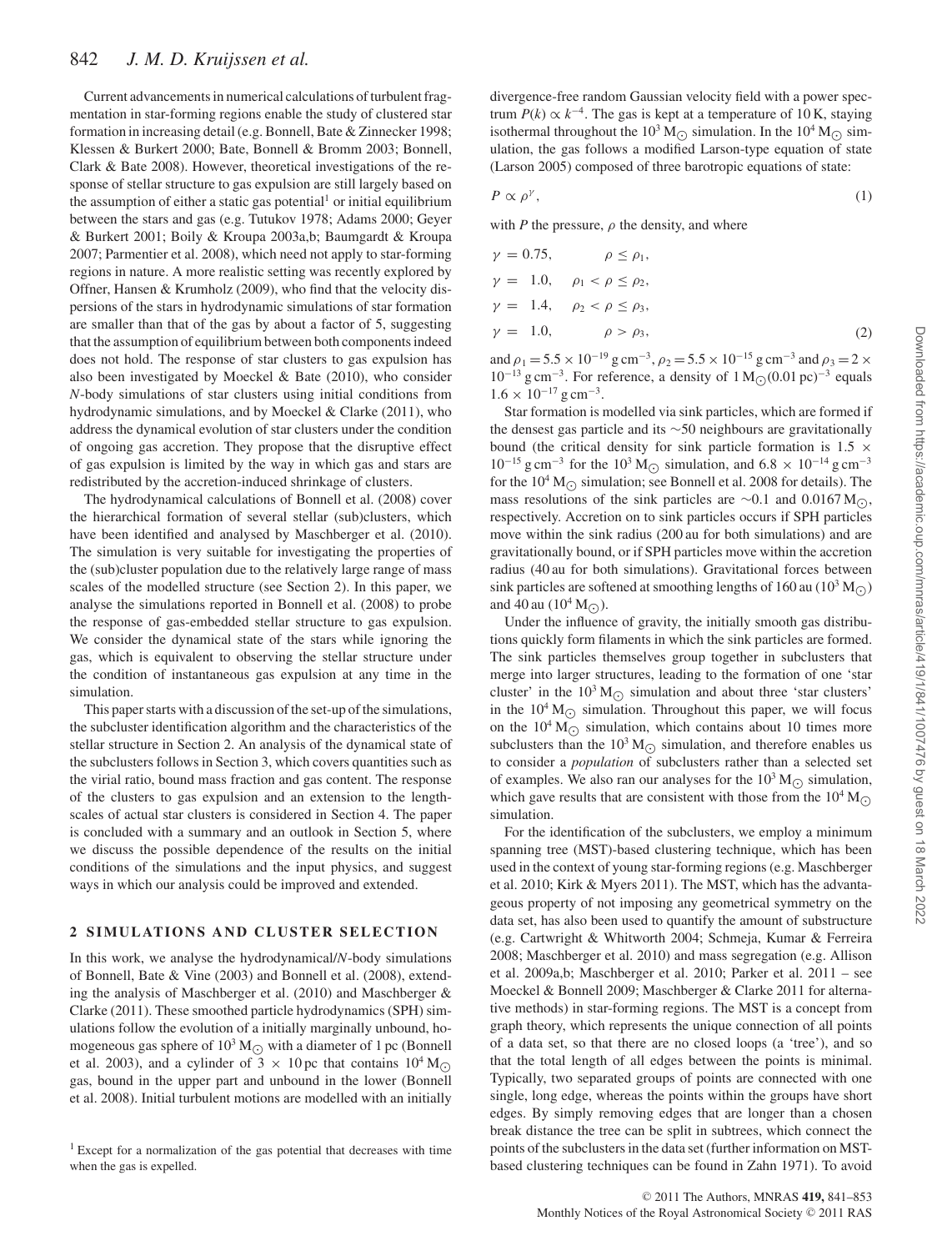

**Figure 1.** Spatial distribution of sink particles that are present at the end of the  $10^4$  M<sub> $\odot$ </sub> simulation (*t* = 0.641 Myr), projected on the *x*-*y* plane. Black particles constitute subclusters, and dark grey particles belong to the field population. Since the spatial extent of the simulation in the *z*-direction is larger than in the *x*–*y* plane, some of the apparent clustering is the result of the projection.

spurious detections, we require that a subcluster contains a minimum number of 12 stars.

The MST technique utilizes one free parameter, which is the break distance. Automated methods to determine the break distance are ill-suited for the analysis of the simulations due to the highly varying properties of the stellar distribution. We therefore choose a break distance of  $d_{\text{break}} = 0.035$  pc, which gives subclusters that are comparable to those identified by the human eye, although they do not include the stellar haloes surrounding them. This break distance is larger than the choice of Maschberger et al. (2010), but leads to comparable clusters because we analyse the stellar structure in three spatial dimensions and not in projection. Because the choice of a single break distance could introduce an artificial length-scale into the analysis (Bastian et al. 2007), we have also performed our calculations for a set of other break distances in the range  $d_{\text{break}} =$ 0.020–0.100 pc, of which the results are used when discussing the implications and applicability of our findings in Sections 4 and 5.

An example of the results of the subcluster identification method can be seen in Fig. 1, which shows the spatial distribution of sink particles and subclusters at the end of the  $10^4$  M<sub> $\odot$ </sub> simulation at  $t =$ 0.641 Myr, some 0.3 Myr after the onset of star formation. At this point in the simulation, after one free-fall time, about 60 per cent of all stellar mass is constituted by subclusters. The spatial distribution shown in Fig. 1 is the result of a complex tree of hierarchical merging of small subclusters (Maschberger et al. 2010). This process is still ongoing at the end of the simulation, which is illustrated by the close proximity of the subclusters towards the right in the plane of Fig. 1.

Following Casertano & Hut (1985), we use the projected distance to the *N*th nearest neighbour to determine the surface density distribution of the sink particles. For a rank number *N*, the local surface density at the locations of each of the sink particles is  $\Sigma_{\text{sink}} = (N - 1)/(\pi D_N^2)$ , with  $D_N$  the projected distance to the *N*th nearest neighbour in the *x*–*y* plane. The resulting distribution of surface densities for  $N = 7$  is shown in Fig. 2, which includes all sink particles at the end of the simulation  $(t = 0.641 \text{ Myr})$ , as well as those from a snapshot at  $t = 0.442 \text{ Myr}$ , not too long after the



**Figure 2.** Surface density distributions of sink particles. The solid histogram includes all sink particles present at the end of the simulation  $(t =$ 0.641 Myr), with the shaded histogram marking the subset of particles that belong to subclusters. The dashed curve represents a lognormal fit to the distribution with a peak at log ( $\Sigma_{\text{sink}}$ ) = 3.75 and a dispersion of  $\sigma_{\log \Sigma}$  = 1.13. For comparison, the dotted histogram denotes the surface density distribution of sink particles at  $t = 0.442 \text{ Myr}$ .



**Figure 3.** Top: time evolution of the number of subclusters. Bottom: time evolution of the mean subcluster mass. The SFE of the entire simulation is indicated along the top axis.

onset of star formation (also see Fig. 3). The difference between the surface density distributions at both times shows that the stellar structure in the simulation typically evolves towards higher densities, even though the density *range* spanned by the sink particles does not change much. As should be expected, the high end of the surface density distribution is occupied by the sink particles that are residing in subclusters (shaded area), reaching densities of more than  $10^5$  stars pc<sup>-2</sup>. These surface densities are several orders of magnitude higher than those observed in nearby  $\left( \langle 500 \text{ pc} \rangle \right)$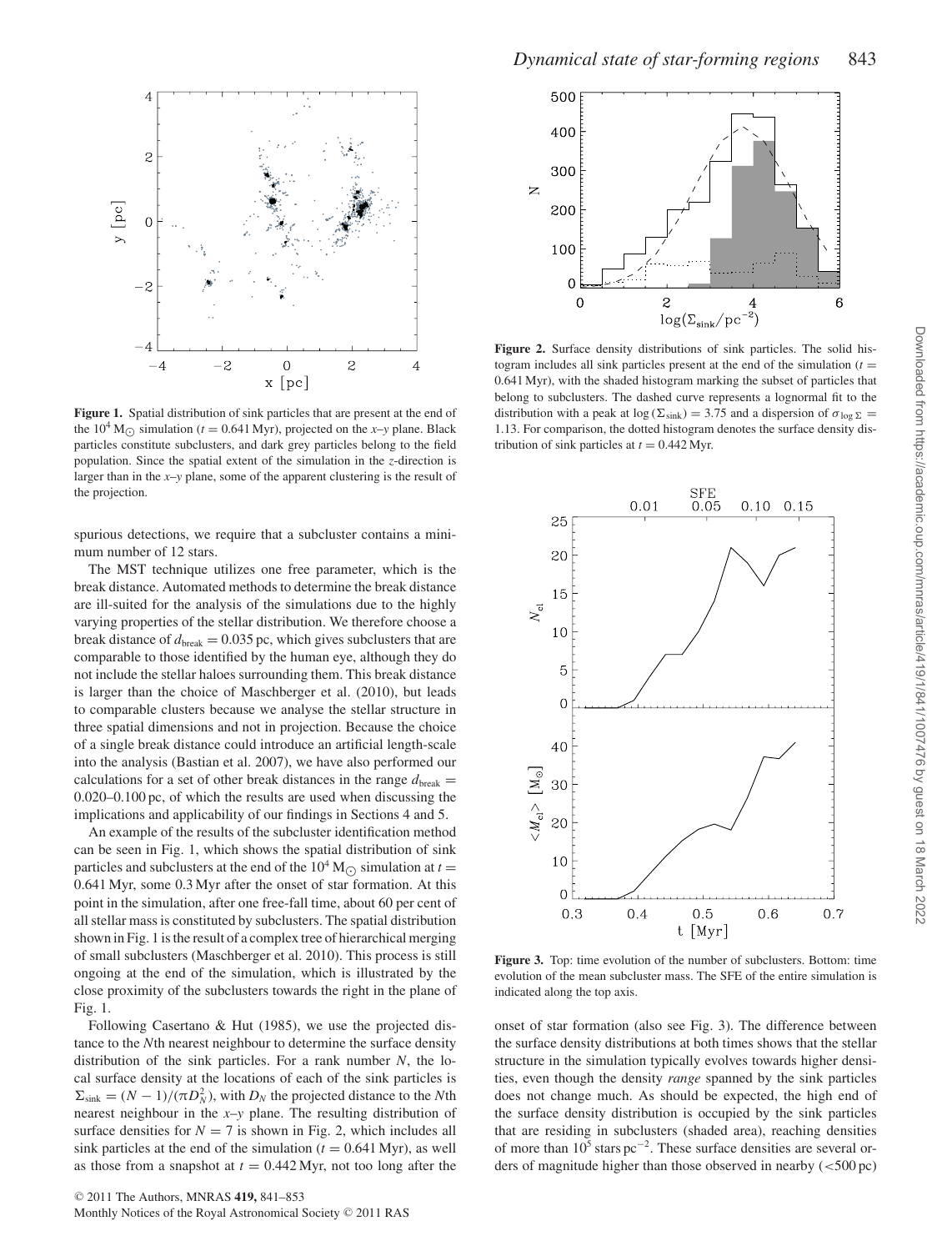star-forming regions by Bressert et al. (2010), which is not surprising for two reasons. First, crowding obstructs the observation of the densest parts of star-forming regions, which are therefore not included in their sample. Secondly, the high densities that are achieved in the simulation are likely the result of the initial conditions, with a mean initial gas mass surface density of over  $10^3$  M<sub> $\odot$ </sub> pc<sup>-2</sup> in the *x*–*y* plane. None the less, the surface densities do compare well to the high-density region in the Orion Nebula cluster (ONC), of which the central surface density coincides with the peak of the distribution in Fig. 2 (Hillenbrand & Hartmann 1998), although the system under consideration here is about one order of magnitude younger than the ONC.

The subcluster assembly history is considered in Fig. 3, which shows how the number of subclusters and the mean subcluster mass evolve as a function of time and the star formation efficiency (SFE, the fraction of the gas that has been converted to stars) of the entire simulation (see Bonnell et al. 2011 for a detailed spatial analysis of the SFE). The number of subclusters initially increases until it reaches a maximum, which occurs when the formation of new concentrations of sink particles is neutralized by the hierarchical merging of other subclusters. This is nicely illustrated by the mean stellar subcluster mass, which steeply increases around  $t = 0.55-$ 0.60 Myr, when the merging of new-formed subclusters causes the number of clusters to decrease. The mean mass keeps increasing until the end of the simulation due to the ongoing accretion of gas and small subclusters on to sink particles and the merging of small subclusters with a few massive ones. This mass increase would eventually be halted on time-scales much longer than the duration of the simulation, when the available gas reservoir is depleted or, more likely, when the further inflow of gas onto the subclusters is obstructed by feedback from supernovae and stellar winds (neither of which are included in the simulation).

### **3 DYNAMICAL STATE OF STELLAR SUBCLUSTERS**

Whether or not a gas-embedded stellar structure survives gas expulsion depends on its dynamical state. Excluding the gas from the dynamical analysis is equivalent to observing the stellar structure at the moment of instantaneous gas removal. This represents the extreme case of gas expulsion, since a more gradual expulsion could allow a subcluster to (adiabatically) respond to the potential change and thereby retain a larger number of stars. As a result, the analysis of the dynamical state of solely the stellar component in simulations of star formation provides a lower limit to the retention of stellar structure upon gas removal.

#### **3.1 Dynamical quantities**

We have followed the evolution of several (dynamical) properties of the identified subclusters over the course of the simulation of Bonnell et al. (2008), such as the stellar mass, the stellar halfmass radius, $<sup>2</sup>$  the fraction of the subcluster mass that is bound</sup> and the virial ratio. The properties of the stellar component are supplemented with information on the gas, including the gas mass fractions within the subclusters.

The gravitational boundedness and virial ratio of subclusters are fundamental measures for their dynamical state. Both quantities

are based on the potential energy and internal kinetic energy of a subcluster. For a sink particle  $i$ , the potential energy  $V_i$  is defined as

$$
V_i = -\sum_{j \neq i} \frac{Gm_i m_j}{r_{ij}},\tag{3}
$$

where  $m_i$  and  $m_j$  are the sink particle masses and  $r_{ij}$  their mutual distance. The kinetic energy  $T_i$  of a sink particle is

$$
T_i = \frac{1}{2} m_i |v_i - v_{\rm cl}|^2,\tag{4}
$$

where  $v_i$  and  $v_{c1}$  are the respective velocity vectors of the sink particle and the centre of mass of the subcluster. A particle is gravitationally bound if  $T_i + V_i < 0$ . We define the virial ratio  $Q_{\text{vir}}$ as

$$
Q_{\text{vir}} = -\frac{2\sum_{i} T_{i}}{\sum_{i} V_{i}}.
$$
\n(5)

The factor 2 reflects the correction for counting the potential energy twice for each particle pair when combining equations (3) and (5). A subcluster is in virial equilibrium if *Q*vir ∼ 0.5 and gravitationally bound if  $Q_{\text{vir}} < 1$ . Supervirial subclusters have  $Q_{\text{vir}} > 0.5$ , while subvirial subclusters have  $Q_{\text{vir}} < 0.5$ .

It is possible that a single, dynamically hard binary, triple or multiple system dominates the energy of a subcluster. We correct for this by searching the sink particle list for binaries<sup>3</sup> and replacing them with a single centre of mass particle. We repeat this step two more times, thereby correcting for triples and higher order multiple systems. During the last iteration, the kinetic and potential energies of the subclusters generally remain unchanged, which indicates that a correction for higher order multiples is not required. We quantify the effect of binaries on the observables of interest below.

In previous studies, the SFE has been identified as a key parameter which determines the survival chances of stellar clusters upon gas expulsion (e.g. Goodwin & Bastian 2006). However, a more fundamental critical factor is the dynamical state of the stars when the gas is removed. The *effective* SFE,  $eSFE = 1/2Q_{\text{vir}}$ , was therefore introduced as a measure for the survival probability of stellar structure at the moment of instantaneous gas expulsion (e.g. Verschueren 1990; Goodwin 2009). If the gas and stars were in virial equilibrium before gas expulsion, the eSFE is equivalent to the actual SFE. If they were not in virial equilibrium, the eSFE no longer reflects the actual SFE. In that case, the survival chance of stellar clusters is not related to the actual SFE, but is solely determined by their dynamical state. The eSFE is naturally higher in the identified subclusters than in the simulation as a whole.

#### **3.2 Virial ratio**

As star formation progresses, the population of subclusters grows in terms of its total mass. The hierarchical merging of the subclusters inhibits the increase of their number and causes it to level off towards the end of the simulation, when the formation of new subclusters is balanced by their accretion on to more massive ones (see Fig. 3 and Maschberger et al. 2010). Another consequence of this hierarchical build-up is that the properties of the subcluster population as a whole are not a direct representation of the evolution of individual subclusters, but also include 'emergent' properties of the population due to the interactions between the subclusters. This

<sup>&</sup>lt;sup>2</sup> The subclusters have predominantly small elongations (Maschberger et al. 2010, fig. 10), which enables the use of a half-mass radius.

<sup>&</sup>lt;sup>3</sup> Binaries are selected by identifying a most bound partner for each sink particle. If it exists and the semimajor axis is smaller than 1000 au, it is considered a binary.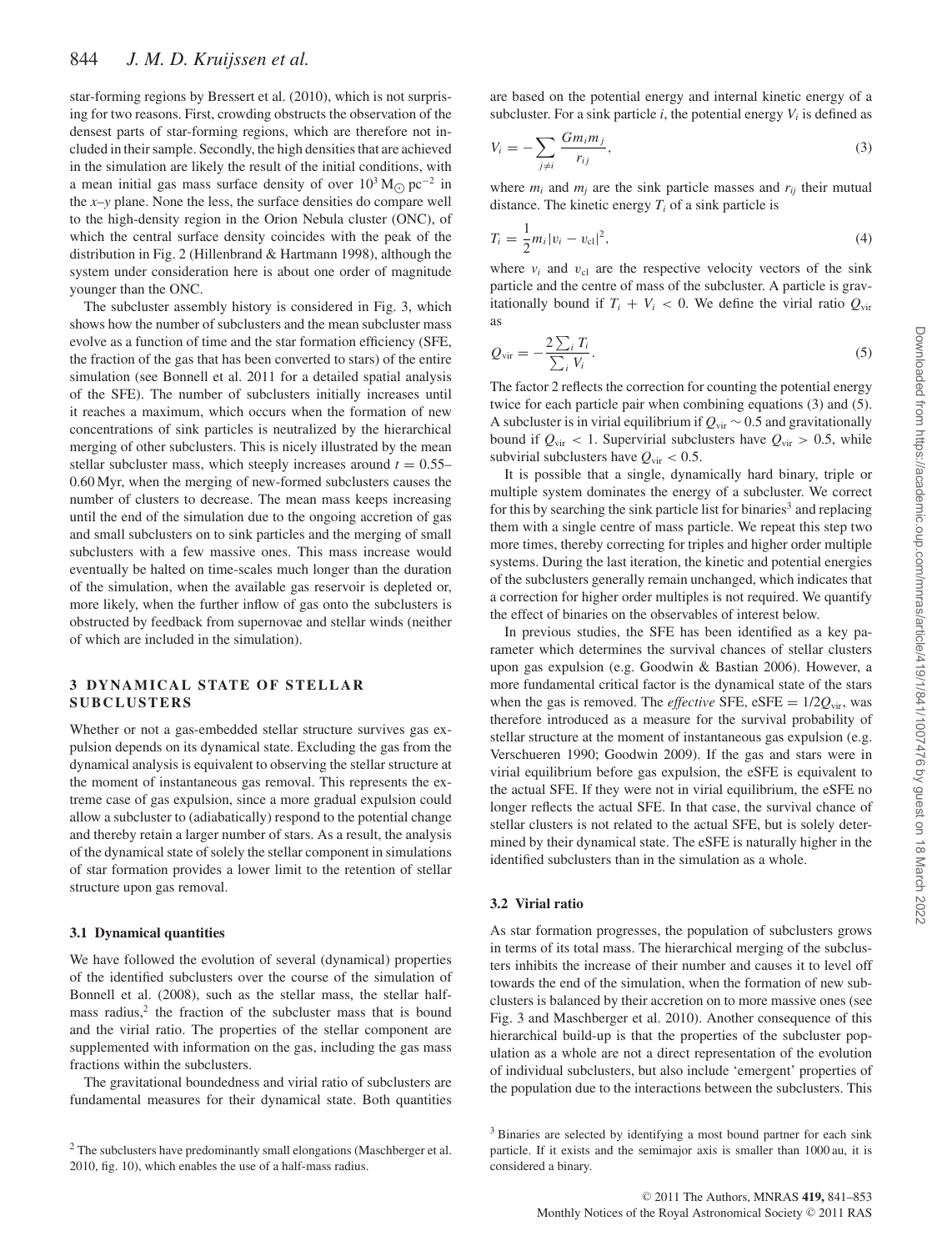

**Figure 4.** Time evolution of the mean virial ratio of the stellar subclusters (black solid line), of the mean virial ratio weighted by subcluster mass (grey dash–dotted line) and of the total virial ratio of all sink particles in the simulation (dashed line). The horizontal dotted lines indicate the marginally gravitationally bound case ( $Q_{\text{vir}} < 1$ ) and the virialized case ( $Q_{\text{vir}} = 0.5$ ). After  $t = 0.5$  Myr, about 40–60 per cent of the stars resides in subclusters for the break distance adopted here  $(d_{\text{break}} = 0.035 \text{ pc})$ .

is also relevant when considering the mean virial ratio of the subclusters as a function of time. Individual subclusters can be formed either subvirially or supervirially with respect to the total potential, and would eventually virialize with the total potential if kept in isolation. Deviations from this trend occur when subclusters merge or accrete smaller stellar aggregates, which temporarily increase the virial ratio of the merger product due to the relative velocity of the progenitors. Another thing to keep in mind is that we only include the stars in our dynamical analysis, implying that the obtained virial ratio is always higher than its actual value by an amount that depends on the gas fraction. This affects the mean virial ratio of the population of subclusters, in which there is a continuous formation of new, gas-rich subclusters, which are typically still supervirial and only reach  $Q_{\text{vir}} = 0.5$  after some further evolution.

Despite the complex setting of hierarchical star formation, the evolution of the mean virial ratio can be used as a first indication of how the dynamical state of the subcluster population evolves over time. This is shown in Fig. 4, which also includes the time evolution of the virial ratio of the entire simulation. As indicated earlier, we ignore the contribution of the gas to the gravitational potential, in order to assess the dynamical state of the stellar structure under the assumption of instantaneous gas removal. Even without accounting for the gas potential, the population of subclusters evolves to a near-virialized state on a time-scale of only a few tenths of a Myr. This would suggest that the subclusters are typically gas poor on length-scales corresponding to their half-mass radii. The difference between the mean virial ratio and the mean virial ratio weighted by subcluster mass in Fig. 4 indicates that more massive subclusters are typically somewhat closer to virial equilibrium than low-mass subclusters. This is more of a trend than a relation: a simple linear regression of the virial ratio and subcluster mass *M* yields a best fit of  $Q_{\text{vir}} = 0.86 - 0.16 \log M$ , but with scatter larger than the fitted slope. Lastly, it is also shown by Fig. 4 that the entire stellar population in the simulation does not reach virial equilibrium, but does become marginally bound. This occurs because the simulation as a whole has a higher gas fraction than the subclusters (see Section 3.3), which illustrates that the SFE depends on the location and lengthscale on which it is computed. The dynamical state of the entire simulation also bears some traces of the initial conditions, covering



Figure 5. Dependence of the bound mass fraction (ratio of the total mass of the bound sink particles to the subcluster mass) on the virial ratio for the subclusters from all snapshots of the simulation. Each symbol represents a subcluster. The dashed line represents a linear fit to the data. Like in Fig. 4, the dotted lines indicate the marginally gravitationally bound case ( $Q_{\text{vir}}$  < 1) and the virialized case ( $Q_{\text{vir}} = 0.5$ ).

a cylinder that contains a bound upper half and an unbound lower half (see Section 2).

The virial ratios of individual subclusters do not show notable correlations with subcluster mass or half-mass radius.<sup>4</sup> Instead, they depend more strongly on the recent mass evolution of the subclusters. The virial ratio temporarily increases whenever the subcluster mass increases, be it due to the merging with other subclusters or by individual sink particles moving inside the MST break distance. When sink particles move more than a break distance away and the subcluster mass decreases, the virial ratio decreases as well. Both are natural consequences of the inclusion or exclusion of transient substructure in the identification of the subclusters. The same dependence is found when using different MST break distances to identify the subclusters: larger break distances yield more extended subclusters and consequently the mean virial ratio is higher. When set to extreme values ( $d_{\text{break}} > 0.050 \text{ pc}$ ), close passages of subclusters are incorrectly picked up as merger products, causing a spurious increase of the virial ratio. For the largest break distance used in our analysis ( $d_{\text{break}} = 0.100 \text{ pc}$ ), these fluctuations can yield mean virial ratios briefly hitting  $\langle Q_{\text{vir}} \rangle = 1$ , in clear contrast with the result from Fig. 4.

The quantity that most strongly correlates with the virial ratio is the bound mass fraction of the subclusters, i.e. the fraction of their mass that is bound even without accounting for the potential of the gas (see the definition in Section 3.1, a sink particle is bound if  $T_i$  +  $V_i$  < 0). It is shown in Fig. 5 that subclusters with high virial ratios tend to have lower bound mass fractions, albeit with substantial scatter. This is not surprising, because the virial ratio is efficiently increased by fast, unbound sink particles that are included by the MST algorithm but would be left out with a physically motivated identification. For larger break distances, the correlation between bound mass fraction and virial ratio is stronger, due to the erroneous identification of kinematically hot structure as subclusters. None the less, most subclusters contain only very few unbound stars, with typical bound mass fractions of 0.95. Fig. 5 also confirms that most subclusters are close to virial equilibrium, which was already suggested by the evolution of the mean virial ratio in Fig. 4. For

<sup>4</sup> Except for the unbound subclusters ( $Q_{\text{vir}} > 1$ ), which are generally small  $(r_h < 0.04 \,\text{pc})$  and low mass  $(M < 30 \,\text{M}_\odot)$ .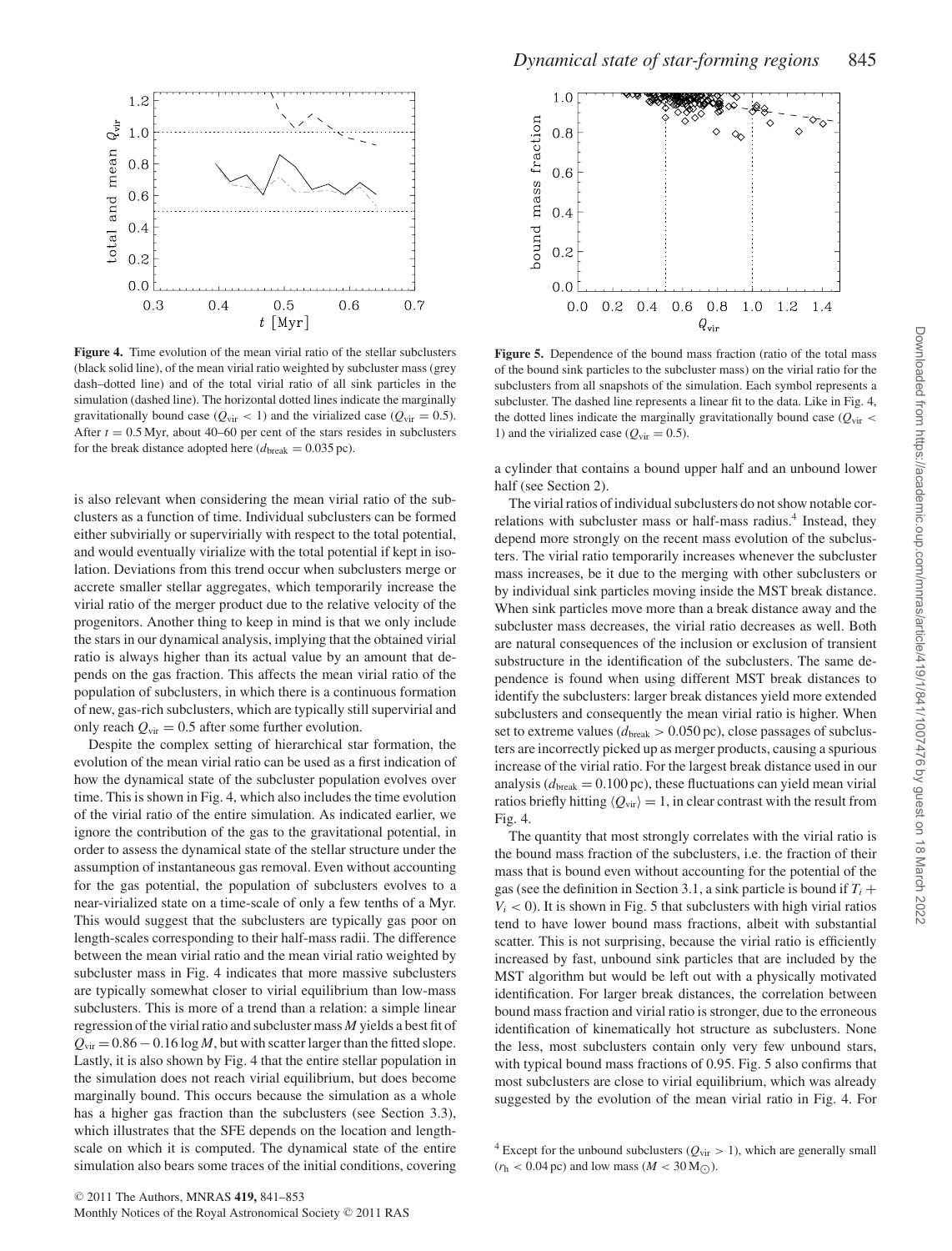

**Figure 6.** Histogram of the virial ratios of the subclusters from all snapshots of the simulation (solid line). The shaded histogram represents the set of subclusters from the last snapshot at  $t = 0.641$  Myr. The dashed line is a Gaussian fit to the data for all snapshots, with mean value  $Q_{\text{vir}} = 0.59$  and standard deviation  $\sigma_Q = 0.16$ . The vertical dotted lines again indicate the marginally gravitationally bound case  $(Q_{\text{vir}} < 1)$  and the virialized case  $(Q_{\text{vir}} = 0.5)$ .

further illustration, Fig. 6 shows the distribution of the virial ratios of the subclusters from all snapshots, as well as those from the last snapshot, which are shown as the shaded region. Only 8 per cent of the subclusters are unbound when excluding the gas, while 25 per cent remains subvirial. When considering the subclusters from all snapshots, a Gaussian fit to the distribution of virial ratios gives a mean of  $Q_{\text{vir}} = 0.59$  and a standard deviation of  $\sigma_{Q} =$ 0.16. As in Fig. 4, the gradual decrease of the mean virial ratio towards  $Q_{\text{vir}} = 0.5$  is also visible in Fig. 6. A comparison of the two histograms shows that the subclusters in the last snapshot are closer to being virialized than the population of subclusters from all snapshots. These virial ratios imply that the eSFE is close to unity, i.e. the majority of subclusters will not be strongly affected by gas expulsion (see Section 4).

Replacing hard binaries and higher order multiples by their centre of mass particles is essential to obtain a reliable picture of the subcluster dynamics. The disruption of the subclusters during gas expulsion is controlled by the dynamical state of the binary centres of mass rather than the binaries themselves. Had we not corrected for binaries or higher order multiples, the measures for the dynamical state of the subclusters would fluctuate with the orbital phase of a few tightly bound and eccentric binaries.

The bound mass fraction of the subclusters is not strongly affected by the presence of binaries (unbound sink particles are generally single), but because binaries are in virial equilibrium<sup>5</sup> or slightly subvirial, the mean virial ratio of the subclusters from all snapshots is decreased by 0.1–0.2 if it is not corrected for multiples. About two-thirds of this difference is due to binaries, while the remaining third is accounted for by triples and quadruples. This shift of the virial ratio means that without correcting for binaries, the subclusters could be incorrectly interpreted as being slightly subvirial<sup>6</sup>

(*Q*vir ∼ 0.45–0.50), and the entire simulation would be close to virialized (*Q*vir ∼ 0.60–0.65) instead of the marginally bound state that is shown in Fig. 4. With respect to the binary-corrected results from Fig. 4, this rather modest difference arises because the finite gravitational smoothing length used in the simulation inhibits the formation of very hard binaries. None the less, the correction for binaries improves the accuracy of our analysis, and therefore all results shown in this paper are corrected for binaries and higher order multiple systems.

#### **3.3 Gas content**

The key question is *why* the subclusters are so close to virial equilibrium when neglecting the gas potential. An obvious answer would be that the subclusters are generally gas poor, which would imply that they are hardly affected by the gas potential in the first place. To assess the gas potential and its time evolution, we have analysed the distribution of the gas in two snapshots of the simulation, at times  $t_1 = 0.442$  Myr (when star formation is ongoing) and  $t_2 = 0.641$  Myr (the last snapshot of the simulation, after one free-fall time; also see Fig. 3). For each of the identified subclusters in these snapshots, we calculate the fraction of the total mass within the stellar half-mass radius of the stellar distribution that is constituted by gas. The distribution of these gas fractions is shown in Fig. 7, which confirms that the subclusters are indeed gas poor on their typical length-scales, with gas fractions of  $\langle f_{\text{gas}} \rangle = 0$ –0.2. Because the simulation does not include feedback, this means that the accretion of gas on to the sink particles can keep up with the overall gas inflow towards the subclusters. Another mechanism that naturally leads to gas-poor subclusters is their accretion-driven shrinking (Bonnell et al. 1998; Moeckel & Bate 2010; Moeckel & Clarke 2011), which increases the density contrast between the subclusters and the surrounding gas.

Gas accretion and the time evolution of the structural properties of the population of subclusters both further decrease the gas fraction as time progresses. This evolution is illustrated by comparing the data of the two snapshots in Fig. 7, corresponding to times  $t_1 = 0.442 \text{ Myr}$  and  $t_2 = 0.641 \text{ Myr}$ . During the enclosed time interval, the mean gas fraction of all detected subclusters decreases by 0.63 dex, from  $\langle f_{\rm gas}(t_1) \rangle = 0.238$  to  $\langle f_{\rm gas}(t_2) \rangle = 0.056$ . The



**Figure 7.** Histogram of the gas fraction within the stellar half-mass radius  $r<sub>h</sub>$  of each subcluster from the two snapshots at  $t<sub>1</sub> = 0.442$  Myr and  $t<sub>2</sub> =$ 0.641 Myr (solid line). The shaded histogram only shows the gas fractions for the last snapshot at  $t = 0.641$  Myr.

<sup>5</sup> Instantaneously, this only holds for binaries on circular orbits. Binaries on eccentric orbits exhibit a variation of the virial ratio, with a subvirial state near apocentre and a supervirial state near pericentre. When considering the time-averaged virial ratio, eccentric binaries are in virial equilibrium. However, because the phase velocity is lowest near apocentre, a sampled population of randomly oriented binaries will typically be slightly subvirial.  $6 \text{ As in all of Section 3.2, this statement excludes the gravitational potential}$ of the gas.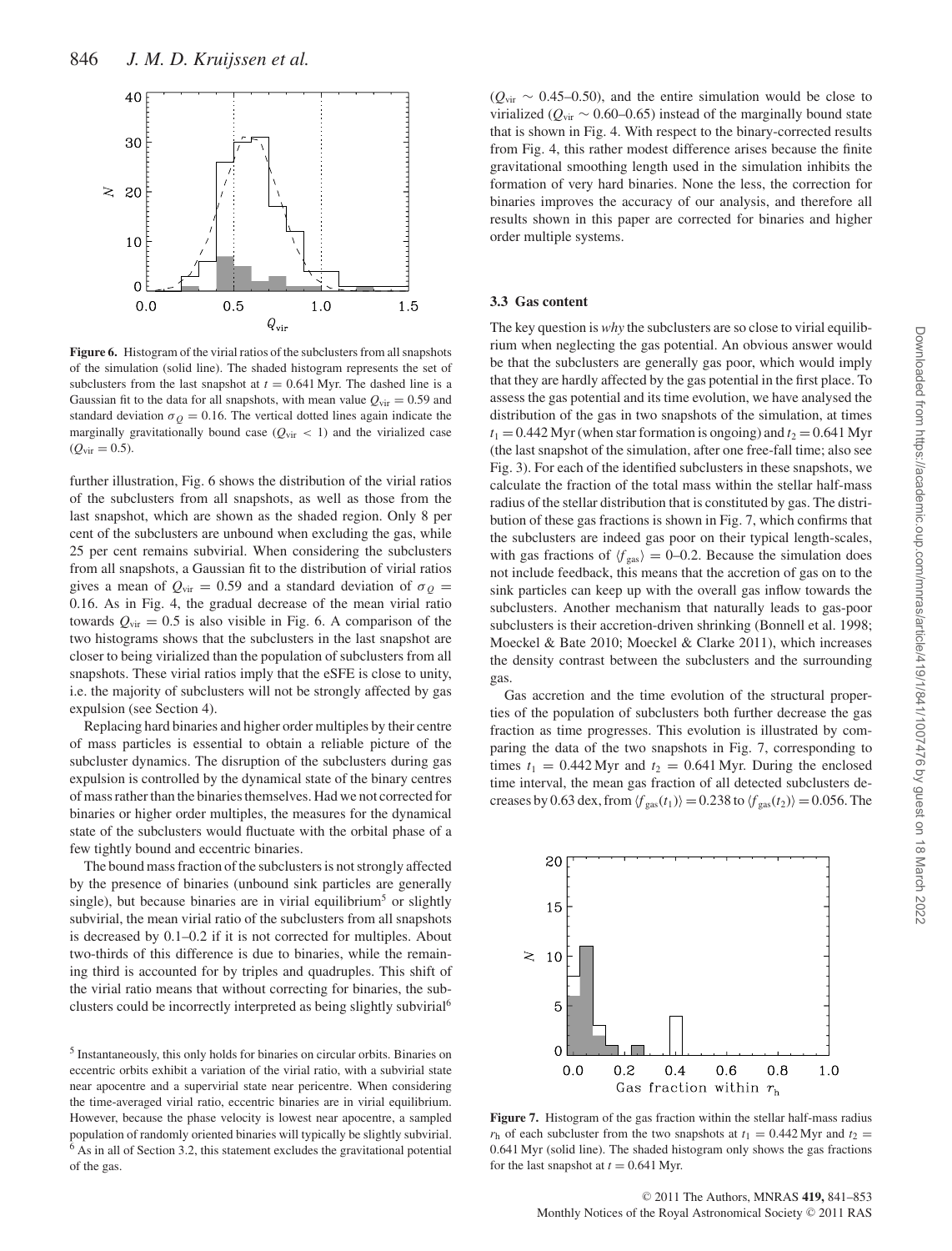

**Figure 8.** Subcluster mass-weighted, mean cumulative mass fractions  $\langle\mu(\xi)\rangle$  (see equation 6) of sink particles (dashed line), gas particles (dash– dotted line) and the sum of both (solid line), as a function of the radial distance in units of the half-mass radius ( $\xi \equiv r/r_h$ ). Top: mean cumulative distributions for the subclusters present at  $t_1 = 0.442 \text{ Myr}$ . Bottom: mean cumulative distributions for the subclusters present at  $t_2 = 0.641$  Myr. The shaded areas enclosed by the dotted lines mark the 16th and 84th percentiles and illustrate the typical spread of the enclosed mass fractions of sink particles (dark grey) and gas (light grey).

mean half-mass radius of the subclusters<sup>7</sup> decreases from  $\langle r_h(t_1) \rangle =$ 0.020 pc to  $\langle r_h(t_2) \rangle = 0.013$  pc, which is a decrease of 0.18 dex. Even though the shrinking of subclusters is a second-order effect caused by gas accretion, it is interesting to ask which of both mechanisms contributes most to the decrease of the gas fraction. Is it mainly driven by the increasing mean stellar density of the subclusters or by the ongoing gas accretion on to the sink particles?

To assess the relative contributions to gas depletion by accretion and subcluster shrinking, we consider the spatial distribution of the sink particles and the gas. Because of the relatively small numbers of stars in individual subclusters, it is best to examine the mean density profiles of the populations of subclusters in the two snapshots at  $t_1$  and  $t_2$ . Such a combination of the different density profiles decreases the influence of low-number statistics on the result. In Fig. 8, we show the subcluster mass-weighted, mean cumulative mass distributions of gas, sink particles and both combined. The distributions represent the enclosed mass fractions  $\mu$ , normalized to the sum of the subcluster mass  $M<sub>cl</sub>$  and the enclosed gas mass within three stellar half-mass radii  $M_{\text{gas}}$ :

$$
\mu_i(\xi) \equiv \frac{M_i(\xi)}{M_{\rm cl} + M_{\rm gas}},\tag{6}
$$

with  $i = \{\text{stars}, \text{ gas}, \text{ all}\}\$  and  $M_i(\xi)$  the enclosed mass at  $\xi \equiv$  $r/r<sub>h</sub>$ , which is the radial distance in units of the stellar half-mass

<sup>7</sup> The subcluster sizes are strongly correlated with the adopted MST break distance. See Section 4.1 for a discussion.

radius. The mean distributions shown in Fig. 8 are weighted by subcluster mass to emphasize those subclusters with better statistics. A first comparison of both panels in Fig. 8 shows that the gas fraction indeed decreases between  $t_1$  and  $t_2$ . The contribution to this decrease by subcluster shrinking can be estimated by a simple thought experiment, in which the gas distribution is kept fixed and the distribution of stellar mass is compressed by the appropriate amount. In the top panel of Fig. 8, the half-mass radii  $\langle r_h(t_1) \rangle$  and  $\langle r_h(t_2) \rangle$  correspond to  $\xi = 1$  and 0.66, between which the enclosed gas mass differs by 0.26 dex. In other words, if the gas distribution was held fixed and the stellar distribution was shrunk appropriately, then the gas fraction within the new half-mass radius would have declined by 0.26 dex. This is a probe for the decrease of the gas fraction that is solely caused by the shrinking of the subclusters. Comparing it with the actual decrease of the mean gas fraction between  $t_1$  and  $t_2$  of 0.63 dex, we see that it covers about half of the decrease, with the remaining 0.37 dex covered by gas accretion itself – not only by adding to the mass in stars, but also by decreasing the gas mass. We conclude that the evacuation of the gas due to ongoing gas accretion is about equally important for the gas depletion as the shrinking of the subclusters.

Apart from enabling a quantitative comparison of the effect of gas accretion and cluster shrinking, Fig. 8 also demonstrates the spatial variation of the gas fraction in the subclusters. At early times, the gas is still prevalent in the outskirts of the subclusters, contributing 20–60 per cent of the enclosed mass at  $\xi = 3$ . At the end of the simulation this gas has mostly vanished, leaving only a few per cent of the mass within the stellar half-mass radius as gas, and typically 20 per cent at  $\xi = 3$ . The radial dependence of the enclosed gas fraction is qualitatively reminiscent of the model of Adams (2000). It is interesting to note that the relative increase of the enclosed gas mass fraction with respect to the enclosed sink particle mass fraction only occurs at radii where the latter flattens, i.e. the subclusters only become gas rich at radii where very little stellar mass is present. The influence of the gas on the subcluster dynamics is therefore best evaluated at radii smaller than where the flattening of  $\mu_{\text{stars}}$  occurs. At  $t_1$ , the ratio between the enclosed stellar mass and gas mass just before the flattening is about 4:1, while at  $t_2$  it has increased to 11:1. This suggests that if feedback starts at a time  $t > t_2$ , the resulting gas expulsion will not strongly affect the subcluster dynamics, and that their virialized state (see Section 3.2) will be largely retained.

#### **4 RESPONSE TO GAS EXPULSION**

Motivated by the low gas fractions found in Section 3, we now address the response of the subclusters to gas expulsion in more detail.

#### **4.1 The expansion of subclusters**

The long-term response of the subclusters to gas expulsion can be evaluated by once again omitting the gas from the simulations and considering only the identified stellar subclusters and their evolution towards virial equilibrium. Given a certain virial ratio and bound mass fraction, does a subcluster expand or shrink after gas removal? We combine the data from the simulations with a simple energy argument similar to Hills (1980) to estimate how the subcluster masses and half-mass radii evolve after the expulsion of the gas. It is insightful to consider the system at two key moments.

(i) *The time of instantaneous gas removal*, which is equivalent to the current system in the simulations while omitting the gas. This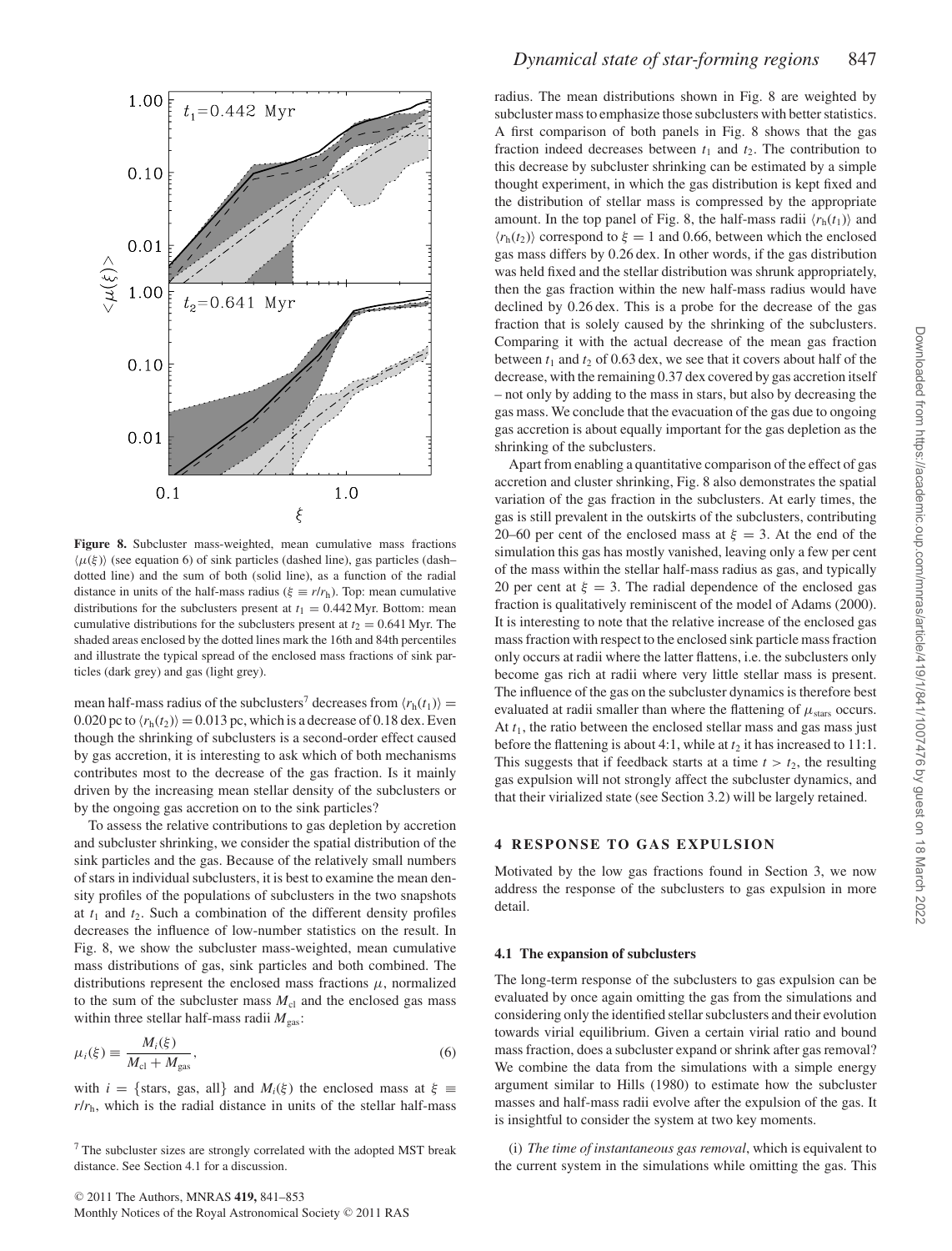can be done for each snapshot, thereby providing a larger sample of subclusters than when only the last snapshot was to be considered. Of course, including subclusters from different snapshots implies a correspondingly extended range of moments of gas expulsion.

(ii) *The time at which each subcluster attains virial equilibrium* after removing the gas. These times are different for each cluster per definition, but by considering the subclusters at their respective times of virialization the long-term impact of gas removal is most clearly isolated and identified.

The evolution of the subclusters between these two moments can be quantified by evaluating the conservation of energy. For any subcluster, we can express the kinetic energy as

$$
T = \frac{1}{2} M_{\rm cl} \langle v^2 \rangle \equiv -V Q_{\rm vir} \approx \frac{GM_{\rm cl}^2}{2r_{\rm v}} Q_{\rm vir},\tag{7}
$$

where  $r_v$  is the virial radius, and  $\langle v^2 \rangle$  denotes the mean square velocity, which as a result can be written as

$$
\langle v^2 \rangle = Q_{\rm vir} \frac{GM_{\rm cl}}{r_{\rm v}}.\tag{8}
$$

The total energy at the moment of instantaneous gas removal thus becomes

$$
E_1 = (Q_{\rm vir,1} - 1) \frac{GM_{\rm cl,1}^2}{2r_{\rm v,1}},\tag{9}
$$

where the relevant quantities have been marked with subscript '1' to indicate the moment of gas expulsion.

Given a deviation from virial equilibrium, a subcluster will respond by changing its radius and/or mass. As can be verified from Fig. 5, most subclusters contain a certain number of unbound sink particles, which were either previously retained by the gas potential, or are randomly passing the subcluster close enough to be included by the cluster identification algorithm. These unbound sink particles will escape the subcluster upon gas expulsion and take away some of the kinetic energy. We now consider a second moment in time, at which the gas-rid subcluster has reached virial equilibrium ( $Q_{\text{vir,2}} =$ 0.5) and the unbound sink particles have successfully escaped. At this time, energy conservation dictates

$$
E_1 = E_2 + E_{\text{esc}} = -\frac{GM_{\text{cl,2}}^2}{4r_{\text{v,2}}} + (M_{\text{cl,1}} - M_{\text{cl,2}})\frac{\beta \langle v_2^2 \rangle}{2},\tag{10}
$$

where  $E_2$  is the total energy of the (virialized) subcluster,  $E_{\text{esc}}$  is the total energy of the escaped stars and the relevant quantities have been marked with subscript '2' to indicate the moment of virialization. The parameter  $\beta$  denotes the surplus energy per unit mass of the escaped stars after they clear the potential of the subcluster, in units of its mean square velocity. The values of  $\beta$  can be estimated from the simulation by computing  $(T_i + V_i)/(GM_{\text{cl,2}}m_i/2r_{\text{v,1}})$  for each of the unbound sink particles.<sup>8</sup> For this, we use the relation between the virial and half-mass radius corresponding to a Plummer (1911) potential, which is given by  $r_v = 1.3r_h$  (e.g. Heggie & Hut 2003). The escaping sink particles are the tail of an approximately Maxwellian velocity distribution of the sink particles in the subcluster, and consequently the distribution of  $\beta$  declines exponentially as  $f(\beta) \propto \exp(-\beta/\beta_0)$ , with  $\beta_0$  around unity. The mean of such a distribution equals  $\beta_0$  per definition, which illustrates that unbound

stars typically retain velocities similar to the mean square velocity in the subcluster after they escape.

Combining equations (8) and (10), one obtains an expression for the evolution of the gas-rid subcluster as it approaches virial equilibrium, which relates the half-mass radii, masses, initial virial ratio and  $\beta$ . It is given by

$$
\frac{r_{\rm h,2}}{r_{\rm h,1}} \approx \frac{r_{\rm v,2}}{r_{\rm v,1}} = \frac{1}{1 - Q_{\rm vir,1}} \left[ \frac{1 + \beta}{2} \left( \frac{M_{\rm cl,2}}{M_{\rm cl,1}} \right)^2 - \frac{\beta}{2} \frac{M_{\rm cl,2}}{M_{\rm cl,1}} \right],\qquad(11)
$$

where  $r_{h,2}$  is the only unknown and all other variables given by the simulation. For  $\beta = 0$ , i.e. all escaping stars are only marginally unbound, the expression returns the basic result that when unbound stars escape from a virialized system ( $Q_{\text{vir,1}} = 0.5$ ), it contracts to reattain virial equilibrium.<sup>9</sup> Inserting typical values of  $\beta = 1$ (see above),  $Q_{\text{vir,1}} = 0.59$  and  $M_{\text{cl,2}}/M_{\text{cl,1}} = 0.95$  (see Section 3.2) in equation (11) yields  $r_{h,2}/r_{h,1} = 1.04$ , which justifies the earlier assumption that the radius does not change much between instantaneous gas removal and virialization (see Footnote 8). This minor expansion is driven by the slightly supervirial state of the subclusters, and inhibited by the escape of unbound stars, which have velocities larger than the escape velocity.

As discussed in Section 3.2, the virial ratios of the subclusters give an indication of their survival fraction after gas removal. Out of all 140 subclusters identified in the simulation, only 10 have virial ratios  $Q_{\text{vir}} > 1$  and are therefore unbound. In the last snapshot of the simulation, only one of the 21 subclusters will disperse after the removal of the gas.<sup>10</sup> As a result, typically 90–95 per cent of all the identified subclusters survive gas expulsion. The fate of these survivors depends on whether they expand, and how their environment affects them. Expanded subclusters with lower densities are more susceptible to disruption by tidal shocks. The evolution of the half-mass radii after gas expulsion can be considered in more detail by evaluating equation (11) for each of the subclusters in the simulation. This enables a comparison of the distribution of half-mass radii of the current subclusters (at the moment of instantaneous gas removal) with the distribution of their half-mass radii when they have reached virial equilibrium, which is shown in Fig. 9. The distribution of half-mass radii changes remarkably little after gas removal, as the means of the lognormal functions that are fitted to both distributions differ by 0.035 dex. This implies  $r_{h,2}/r_{h,1} = 1.08$ , very similar to the earlier, simple estimate of  $r_{h,2}/r_{h,1} = 1.04$ . The subclusters in the last snapshot experience roughly 1.5 times this expansion after gas removal, which is of the same order of magnitude as the expansion of the other subclusters. As gas expulsion does not increase the cluster radii, they become no more susceptible to tidal perturbations once the gas is removed than they are at birth. However, this does not exclude any expansion of the subclusters, since mass loss due to stellar evolution and tidal perturbations would still cause them to expand (also see Section 4.3).

The characteristic size of the distribution in Fig. 9 strongly correlates with the break distance of the MST. As indicated in Section 2,

<sup>&</sup>lt;sup>8</sup> The denominator holds a slightly modified form of the mean square velocity  $\langle v_2^2 \rangle$  (see equation 8) and assumes that the virial radius does not change much between gas expulsion and virialization (i.e.  $r_{v,1} \approx r_{v,2}$ ). This is required since  $r_{v,2}$  is not available in the simulation. The assumption will be verified below.

<sup>&</sup>lt;sup>9</sup> This situation, in which the naturally unbound component of a system escapes, should not be confused with the response of a virialized system to mass loss due to stellar evolution, when energy is injected into the system to unbind mass. In such a case, the surplus energy of the escaping mass is supplied by the energy injection and not by the dynamical system itself, which therefore mainly loses potential energy. This does not apply to the case under consideration in equation (11), where no energy is injected and the unbound stars take away more kinetic energy than potential energy.

<sup>&</sup>lt;sup>10</sup> These unbound subclusters are typically low-mass, compact systems, and are often newly formed or have just experienced a subcluster merger.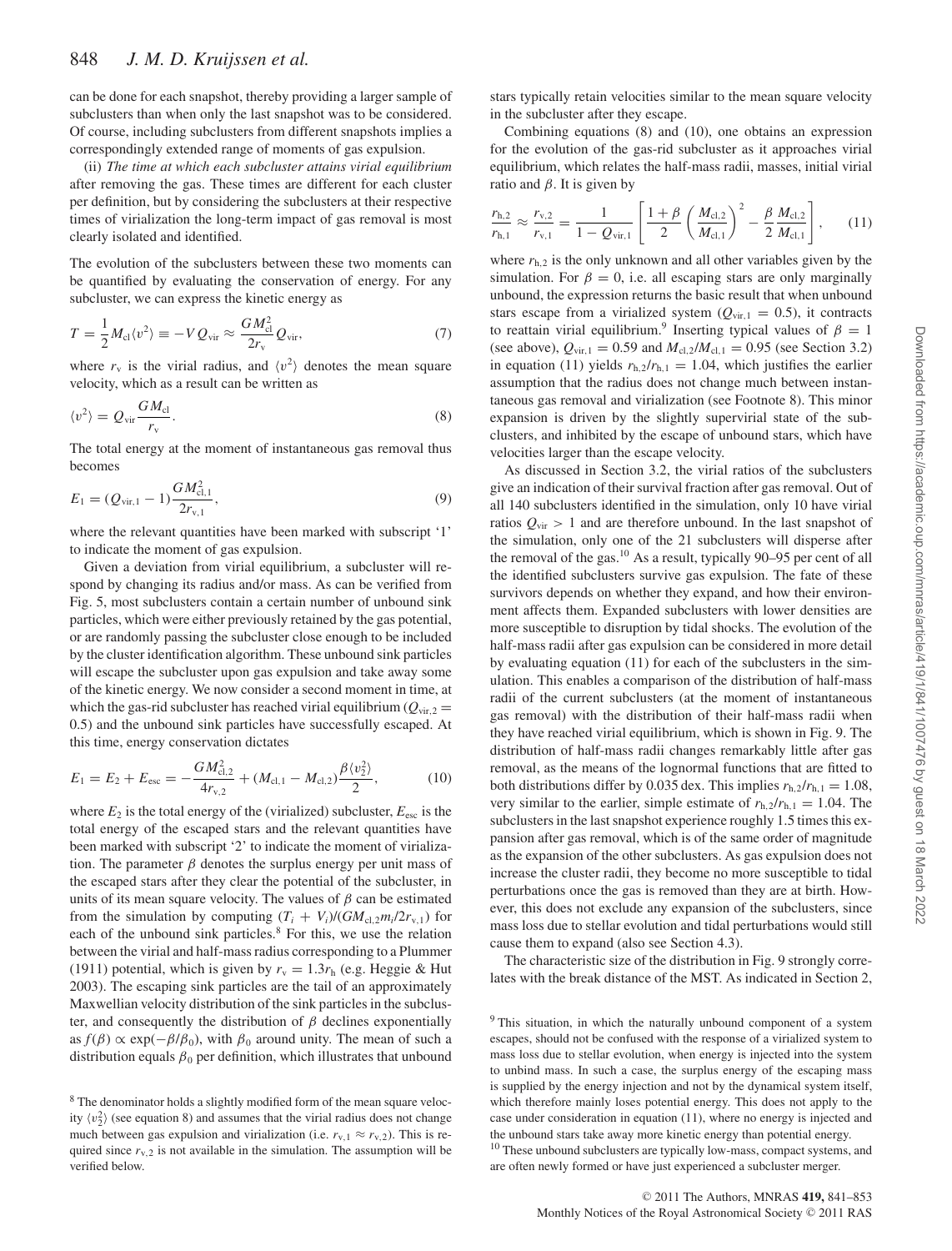

**Figure 9.** Histogram of the stellar half-mass radii of the subclusters from all snapshots (solid line). The shaded histogram represents the set of subclusters from the last snapshot at  $t = 0.641$  Myr. Top: for the simulated radii, representing the moment of instantaneous gas removal. Bottom: for analytically computed radii, reflecting the subclusters at a later moment, when they have reached virial equilibrium. The dashed lines are lognormal fits to the data for the subclusters from all snapshots, with mean values  $log(r_h/pc)$  =  ${-1.98, -1.95}$  and standard deviations  $\sigma_{\log r} = {0.73, 0.61}$  for the top and bottom panel, respectively, with median half-mass radii  $\log(r_h/pc)$  =  ${-1.96, -1.91}$ . The radii depend on the adopted break distance (see text), but the lognormal shape of the distribution persists.

we varied the break distance over the range  $d_{\text{break}} = 0.020{\text -}0.100 \text{ pc}$ . By fitting lognormal functions to each of the obtained size distributions, we find that the corresponding mean sizes  $\hat{r}_{h}$  correlate with break distance as  $\hat{r}_{\rm h}/\text{pc} = (0.88 \pm 0.16)(d_{\rm break}/\text{pc})^{1.33 \pm 0.05}$  for  $0.020 \le d_{\text{break}}/pc \le 0.100$ . This demonstrates that the *characteristic* size of the size distribution has no physical meaning. None the less, it is consistent with a lognormal distribution for all break distances, i.e. independently of the definition for the subcluster radius, and the smallest subcluster size does remain constant at about 0.005 pc, corresponding to the smallest cores in the simulation (Smith, Clark & Bonnell 2009). Regardless of the adopted break distance, the smallest subclusters are always those with the lowest numbers of stars. These length-scales are not very surprising, because we are not considering actual stellar clusters, but the compact (sub)systems that develop during the early formation of a cluster.

Indeed a length-scale of a few 0.01 pc is much smaller than that of typical embedded clusters (see e.g. Lada & Lada 2003) and of the order of the maximum size of Class 0 protostars (Launhardt et al. 2010). The formation of multiple stars in such a small volume could be related to the use of sink particles in the simulation, although it should be noted that small stellar clusters and multiple systems within star-forming globules are actually found on scales as small as 0.005–0.015 pc (Kraus & Hillenbrand 2008; Gutermuth et al. 2009; Launhardt et al. 2010). Such separations are consistent with simulated low-*N* subclusters of which the half-mass radii are dominated by a single massive star or binary. In Section 4.3, the units of the simulation are rescaled to cover the typical mass, length and time-scales of low-mass, young star clusters, causing the half-mass radii of the identified clusters to reach up to 0.3 pc.

#### **4.2 The cluster formation efficiency**

The instantaneous gas removal discussed in this paper is an extreme form of the more gradual expulsion occurring in nature. As a result, the described weak effect of gas expulsion should be even weaker in real subclusters. It seems that gas expulsion plays a negligible role on the length-scales of the compact stellar aggregates in starforming regions. However, the regions between subclusters may still be gas dominated, implying that feedback could prevent the further merging of subclusters and thereby inhibit their hierarchical growth.

The length-scale on which the subclusters will have merged and have become gas poor depends on the moment at which feedback starts. For the MST break distance and corresponding length-scale that is used in most of this paper, the subclusters are gas poor irrespective of time. However, there should be a break distance at which a notable time evolution of the gas fraction appears. By comparing the subcluster gas fractions for different break distances, we find that at the end of the simulation (after one free-fall time), the subclusters have become gas poor ( $\langle f_{\rm gas} \rangle$  < 0.1) on a length-scale of about 0.1–0.2 pc. This length-scale will increase further with the number of free-fall times that are completed before the onset of gas removal. In turn, this increases the spatial extent over which the subclusters are allowed to merge before gas expulsion, which implies that the most massive bound structure is inversely related to the free-fall time.

The free-fall time is related to the density as  $t_{\rm ff} \propto \rho^{-1/2}$ , which implies that the time of the onset of gas removal by feedback  $t_{\text{fb}}$  is associated with a density  $\rho_{\text{fb}}$  that has a free-fall time equal to  $t_{\text{fb}}$ . For a given density spectrum of subclusters (see e.g. Bressert et al. 2010), only those subclusters with densities  $\rho \gg \rho_{\text{fb}} \propto t_{\text{fb}}^{-2}$  have the opportunity to undergo the collapse and shrinkage that we find in the simulations. The cluster formation efficiency (CFE) increases with the fraction of subclusters that forms in these density peaks. As subclusters merge, accrete gas and shrink, the density of the stellar structure further increases (see Section 3). Each free-fall time, more subclusters evolve into the density regime where  $\rho \gg \rho_{\text{fb}}$ , also on larger length-scales. This means that the length-scales on which star-forming regions produce virialized stellar systems that are insensitive to gas expulsion are larger in dense sites of star formation than in sparse ones. The resulting dense clusters are also less susceptible to disruptive tidal effects from their environment, which potentially further increases their survival chances. As a result, the CFE should increase with density. Through the Schmidt–Kennicutt law (Schmidt 1959; Kennicutt 1998), this suggests a relation between the CFE and the star formation rate (SFR) per unit volume  $\rho_{\rm SFR}$  or per unit surface area  $\Sigma_{\rm SFR}$ . Indeed, first observational indications for such a relation have been found by Larsen & Richtler (2000), Larsen (2004) and recently also by Goddard, Bastian & Kennicutt (2010), who obtain CFE  $\propto \Sigma_{\rm SFR}^{0.24}$ . A relation between the CFE and the SFR density would also be consistent with the high cluster formation efficiencies that are found in starburst galaxies (e.g. Zepf et al. 1999). However, dense star-forming regions are generally also more disruptive to clustered structure due to the higher frequency and amplitude of tidal shocks (Lamers et al. 2005; Kruijssen et al. 2011). This implies that a relation between the CFE and the ambient density would be weakened or could even be cancelled (also see Section 4.3).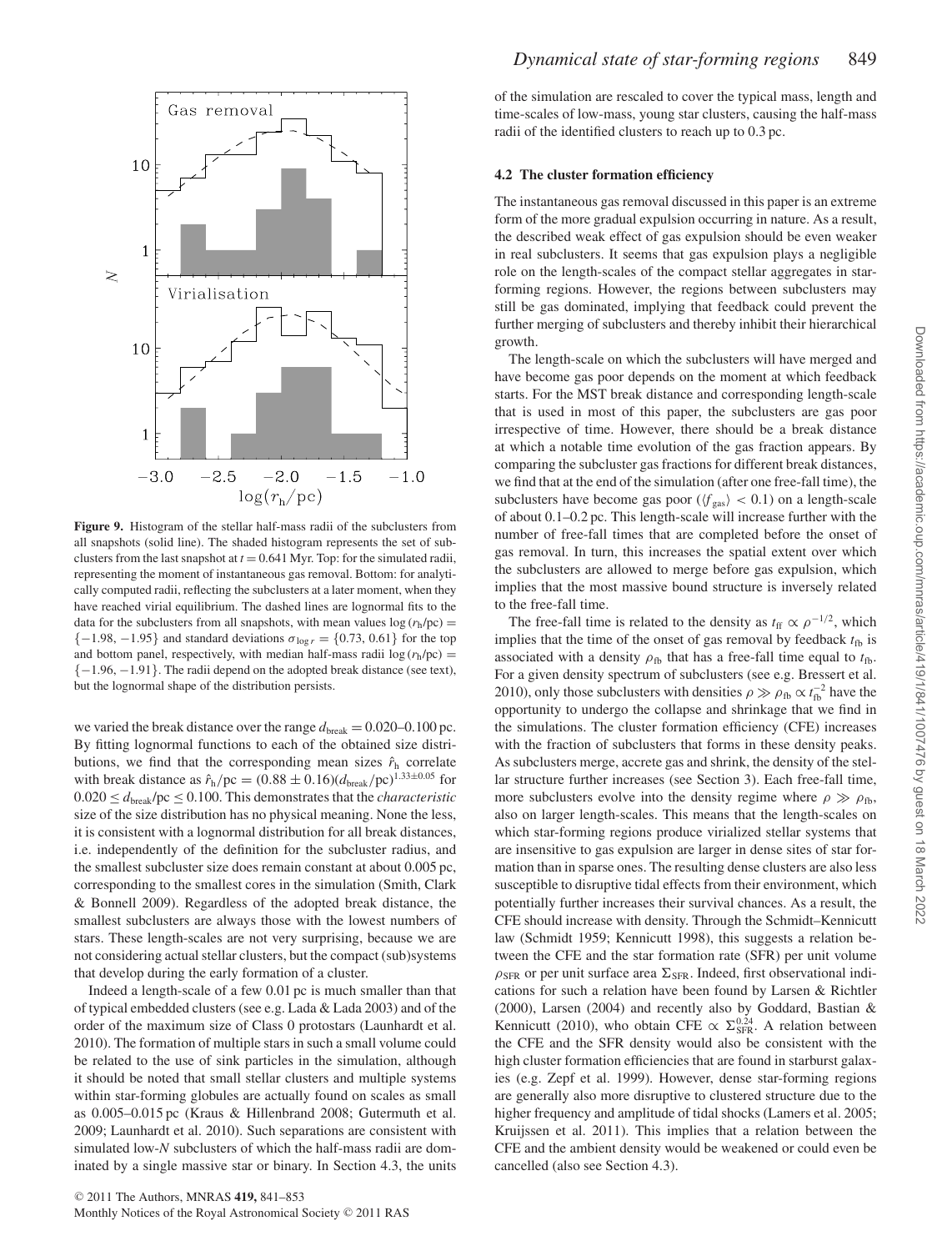#### **4.3 Infant mortality and the 'cruel cradle effect'**

It is often said that most stars form in stellar clusters. The concept of 'infant mortality' (Lada & Lada 2003), i.e. the rapid dispersal of stellar structure following the change of the gravitational potential due to gas expulsion, has been put forward in the literature to explain the observed rapid, mass-independent decline of the number of stellar clusters between ages of a few Myr and several tens of Myr (e.g. Bastian & Goodwin 2006). Because the majority of stars has been thought to form in clusters, infant mortality was also held responsible for the low number of clusters per unit field star mass. However, recent (observational) evidence is pointing towards a picture in which star clusters are the dense end of a continuous density spectrum of star formation (see Fig. 2 and Bressert et al. 2010; Gieles & Portegies Zwart 2011). This view challenges the need for infant mortality in the early disruption of stellar structure.

The results presented in this paper show that stellar substructure can evolve towards a virialized state before the gas is removed. This occurs because the dynamics of the stars and the gas are decoupled (also see Offner et al. 2009), as the accretion of gas on to the stars together with the subcluster shrinkage can compensate the overall gas inflow on to the subclusters. In time, this causes the subclusters to become gas poor, thereby diminishing the disruptive effect of gas expulsion. It depends on the length- and mass-scales on which the gas is evacuated whether this result can be extended from subclusters to actual star clusters. Towards the end of the simulation, after about 0.3 Myr of star formation, the subclusters have a mean mass of  $40 M_{\odot}$  and are gas poor on length-scales of 0.1–0.2 pc. As a very crude first-order estimate, one can rescale the units of the simulation to have the subclusters match the typical properties of young star clusters.11 By multiplying the mass unit by a factor of 25 and the length unit by a factor of 5, we rescale the mean cluster mass to  $10^3$  M<sub> $\odot$ </sub>, and the length-scale on which the stellar structure will be gas poor to 0.5–1 pc. By scaling the time unit accordingly, we see that such gas depletion is reached on a time-scale of 0.8 Myr, which is of the same order as the expected  $t_{\text{fb}}$  due to stellar winds and ionization feedback. This order-of-magnitude estimate is of course far from conclusive, but it does show the relevance of pursuing this problem further.

If clusters reach a relatively gas-poor state before the onset of gas removal by feedback, the influence of gas expulsion on the dynamical state of the clusters will be smaller than previously expected. Rather than leading to the disruption of clusters ('infant mortality'), the different spatial distributions of gas and stars imply that gas expulsion could leave clusters marginally affected, unbinding only a certain fraction of their stars (e.g. Moeckel & Bate 2010). This is in clear contrast with earlier (theoretical) approaches in literature (e.g. Boily & Kroupa 2003a,b; Bastian & Goodwin 2006; Goodwin & Bastian 2006; Baumgardt & Kroupa 2007; Parmentier et al. 2008), which assumed a model where the gas and stars are in equilibrium during gas expulsion. Clearly, this is not the case in the simulation of Bonnell et al. (2008).

Because the density of the stellar structure determines whether or not gas expulsion affects the survival chances of star clusters, a continuous density spectrum of young stellar structure as in Bressert et al. (2010) and Fig. 2 naturally leads to the situation in which the dispersed part of the new-born stellar structure is af-

fected by gas expulsion, while the other, dense and clustered part is not. However, this does not imply that the survival chances of these clusters are necessarily higher. Recent papers have argued that the disruption of star clusters due to tidal shocks from the natal environment could be substantial (Elmegreen & Hunter 2010; Kruijssen et al. 2011; Kruijssen & Bastian, in preparation). Although the disruption rate due to tidal shocks decreases with cluster density, sufficiently strong<sup>12</sup> shocks would still be able to disrupt dense clusters<sup>13</sup> (Gieles et al. 2006). Such shocks could be prevalent in dense star-forming regions. As clusters move out of their primordial environment, the typical ambient gas density decreases (Elmegreen & Hunter 2010; Kruijssen et al. 2011), which lessens the disruptive effect of tidal shocks. Observationally, this mechanism affects the star cluster population in a way that is very similar to infant mortality: the fact that young clusters are more efficiently disrupted than older clusters gives rise to a strong decline of the number of clusters with age at young ages. This decline acts on the age scale corresponding to the time it takes to migrate out of the star-forming region. Rather than being an internal effect, like infant mortality is, the primordial disruption by tidal shocks is driven by the state of the environment in which the clusters are born. We will therefore refer to this mechanism as the 'cruel cradle effect'.

It will be interesting to quantify what the relative contributions of gas expulsion and the cruel cradle effect are to the early disruption of young stellar clusters. It is possible that both effects co-exist, and that the relative importance changes with the environment. It was explained in Section 4.2 that the fraction of clusters that is affected by gas expulsion decreases with the ambient density of the star-forming region. The cruel cradle effect shows the opposite dependence, as the disruptive effect of tidal shocks increases with the ambient gas density. It would therefore not be unlikely that gas expulsion and the cruel cradle effect each dominate a different side of the gas density spectrum of star-forming regions. Their relative strength would then determine the relation between the CFE and the ambient gas density.

#### **5 SUMMARY AND OUTLOOK**

In this paper, we have assessed the dynamical state of stellar structure in star-forming regions and its response to gas expulsion by analysing the properties of the stellar structure in the SPH/sink particle simulations of Bonnell et al. (2003, 2008). Subclusters have been identified using a MST algorithm (following Maschberger et al. 2010), and binaries have been replaced by their centre-ofmass particles when computing the global dynamical properties of the subclusters. We have also discussed the long-term implications of gas expulsion for the properties of star cluster populations. The main results are as follows.

<sup>&</sup>lt;sup>11</sup> The simulations are scale-free except for the sink particle radius and accretion radius mentioned in Section 2. For the scaling used in this example, these respective radii are  $10<sup>3</sup>$  and  $200$  au.

<sup>&</sup>lt;sup>12</sup> The strength of a tidal shock corresponds to the amount of energy it injects into the cluster.

<sup>&</sup>lt;sup>13</sup> Note that this early tidal disruption of stellar clusters is very different from the mechanism studied by Parmentier & Kroupa (2011), who consider the enhanced loss of stars due to the expansion of a young cluster to its tidal boundary that is induced by gas removal. The difference again lies in their assumption of equilibrium between the stars and the gas. If a young cluster has evacuated the surrounding gas and gas expulsion plays a minor role, then any gas expulsion-induced tidal stripping will be minor as well. None the less, young clusters would still expand due to stellar evolutionary mass loss and the tidal shocks that are causing them to be disrupted.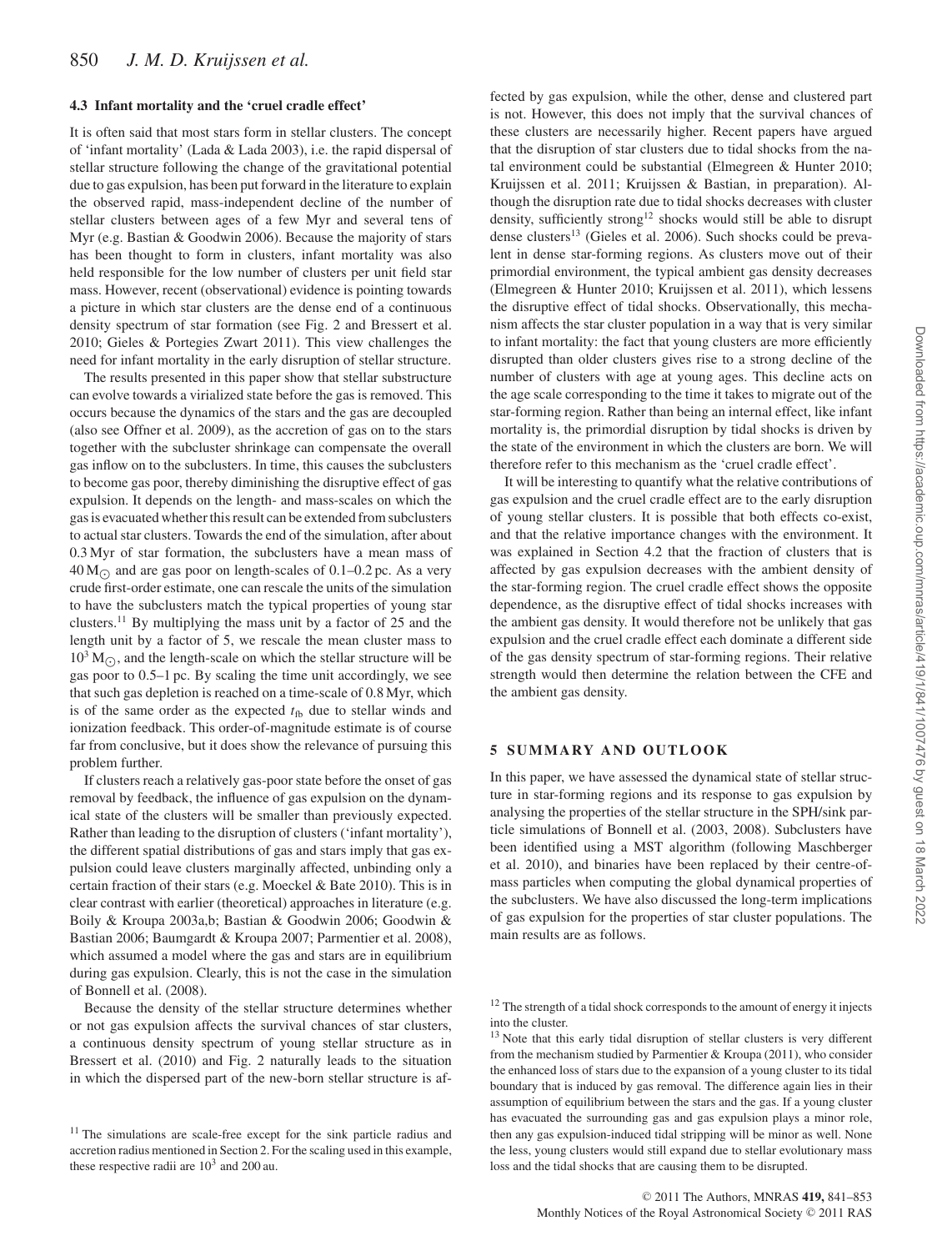(i) The surface density distribution of sink particles follows an approximately lognormal distribution similar to that observed by Bressert et al. (2010). However, the surface density corresponding to the peak of the distribution is several orders of magnitudes higher than the observed one, because the subclusters considered in our study are part of a region that would represent only one or two clusters in the observations. The high-density end of the distribution is occupied by sink particles belonging to the subclusters that are identified with the MST.

(ii) When excluding the potential of the gas from the dynamical analysis and only considering the sink particles, we find that the simulation as a whole becomes marginally bound after one freefall time, and the population of individual subclusters is close to virial equilibrium. The mean value of a Gaussian fit to the distribution of virial ratios from all snapshots is  $Q_{\text{vir}} = 0.59$ , where virial equilibrium would imply  $Q_{\text{vir}} = 0.5$ . The mean virial ratio of the population slowly decreases with time, from  $Q_{\text{vir}} = 0.70{\text -}0.80$  early on to  $Q_{\text{vir}} = 0.55$ –0.60 towards the end of the simulation.

(iii) The virialization of the subclusters occurs due to their low gas fractions. We consider the spatial distributions of gas and sink particles at two characteristic moments during the simulation  $(t_1 =$ 0.442 Myr and  $t_2 = 0.641$  Myr, reflecting the system early on and after one free-fall time), and find that the mean gas fraction within the stellar half-mass radii ( $r<sub>h</sub>$  ∼ 0.01 pc) of the subclusters decreases by 0.63 dex during the enclosed time interval, from  $\langle f_{\rm gas}(t_1) \rangle =$ 0.238 to  $\langle f_{\rm gas}(t_2) \rangle = 0.056$ . By comparing the density profiles of gas and sink particles, we conclude that this decrease is caused by gas accretion and subcluster shrinkage to approximately the same degree.

(iv) Because the subclusters are relatively gas poor, they are only weakly affected by gas expulsion and the subsequent evolution towards virial equilibrium. According to our analytical estimate, they expand by an average factor of 1.08 after gas removal. The length-scale on which the subclusters are gas poor ( $\langle f_{\rm gas} \rangle$  < 0.1) is about 0.1 pc at the end of the simulation. By scaling up the units of the simulation from subcluster to star cluster scales, we find that after about 0.8 Myr of star formation, star clusters with a mean mass of  $10^3$  M<sub> $\odot$ </sub> would be gas poor on a length-scale of 0.5–1 pc.

(v) Only those (sub)clusters with densities much larger than the density that is associated with a free-fall time equal to the gas expulsion time can exhibit the shrinkage and accretion that causes them to become gas poor. The fraction of clusters that reaches the required density to become insensitive to gas expulsion before the onset of gas removal therefore increases with ambient gas density. This suggests a relation between the CFE and the ambient gas or star formation rate density, with a larger fraction of star formation resulting in bound clusters in dense regions.

(vi) A possible relation between the CFE and the ambient gas density is affected by a second mechanism. In dense regions, the survival chances of stellar structure are not determined by gas expulsion or 'infant mortality', but by the disruptive effect of tidal shocks from the surrounding gas (Elmegreen & Hunter 2010; Kruijssen et al. 2011). This disruption of young clusters by their environment is titled the 'cruel cradle effect' and is suggested to take over the disruptive role of gas expulsion in dense star-forming regions. The strength and relative contributions of infant mortality and the cruel cradle effect as a function of ambient gas density will be the decisive factor to assess the relation between the CFE and the ambient gas density. This needs to be quantified in future studies, because the time-scale covered by the simulation is too short to include the disruption of subclusters due to the cruel cradle effect.

Throughout the paper, we have mentioned directions in which further research should be undertaken to verify and expand our conclusions. It is essential to check to what extent these results depend on the properties of the simulations we analysed, such as their initial conditions and input physics. The three chief concerns would be whether the results are affected by (1) the turbulence spectrum and initial set-up of the simulation, (2) the inclusion or exclusion of feedback and magnetic fields and (3) the choice of sink particle radius.

(i) The turbulence spectrum and overall boundedness of the simulation primarily influence the time evolution of the overall star formation efficiency (McKee & Ostriker 2007; Dale & Bonnell 2008), and will only impact the evolution of subclusters if the inflow of gas becomes too high to be compensated by accretion and subcluster shrinkage. Judging the relative ease at which the subclusters in the current simulation become gas poor, it is unlikely that the situation of a saturating gas inflow would take place. However, a dynamical analysis of a larger set of simulations will be needed to obtain a conclusive picture, also to include the formation of stars and subclusters in environments with lower densities.

(ii) Feedback from accreting sink particles would inhibit the inflow of the gas, which in turn would lead to a lower gas fraction within the subclusters. There have been several efforts in literature to quantify the effect of (positive or negative) feedback on the star formation process, which generally consider effects on the lengthscales of the giant molecular clouds in which the star formation takes place (see e.g. McKee & Ostriker 2007). While global effects could influence the gas-poor state of the (sub)clusters, the nature of feedback is such that it evacuates the gas on the spatial scales of the subclusters, which therefore should not lead to a fundamentally different conclusion than made in this paper. Magnetic fields could slow down the accretion process. If this decrease of the accretion rate would be smaller in the outskirts of the subclusters than within the stellar half-mass radius, it would increase the gas fractions and virial ratios of the stellar component. Therefore, the influence of magnetic fields on our results will need to be investigated.

(iii) If the accretion and/or sink radii of the sink particles were comparable to the typical interstellar separation, the gas-poor nature of the subclusters would be a trivial result of a high 'filling factor' of the subclusters by the sink particles, as the volume where the gas could reside without being accreted would be too small to achieve a stable configuration. We have addressed this to first order by computing the accretion and sink volumes taken up by sink particles and dividing it by the enclosed volume. This was done for each sink particle while taking the nearest neighbour,  $14$  and also by calculating a mean radial 'filling factor' profile for each subcluster, analogous to Fig. 8. Both methods returned low filling factors, with typical values of  $10^{-2}$  for the sink radius and  $10^{-4}$  for the accretion radius. In other words, less than 1 per cent of the volume inside the subclusters is taken up by the sink particles. In order to assess to which extent this allows us to neglect spurious accretion, we ran a set of simple test simulations with different accretion and sink particle radii. These tests show that the gas accretion rate is hardly affected by the accretion and sink radii, which validates our results. The details of the tests are given in Appendix A.

Ideally, the next step would be to perform the same type of calculation as in Bonnell et al. (2008) for different initial conditions,

<sup>&</sup>lt;sup>14</sup> We used the particle list that was corrected for multiples, implying that bound neighbours were ignored.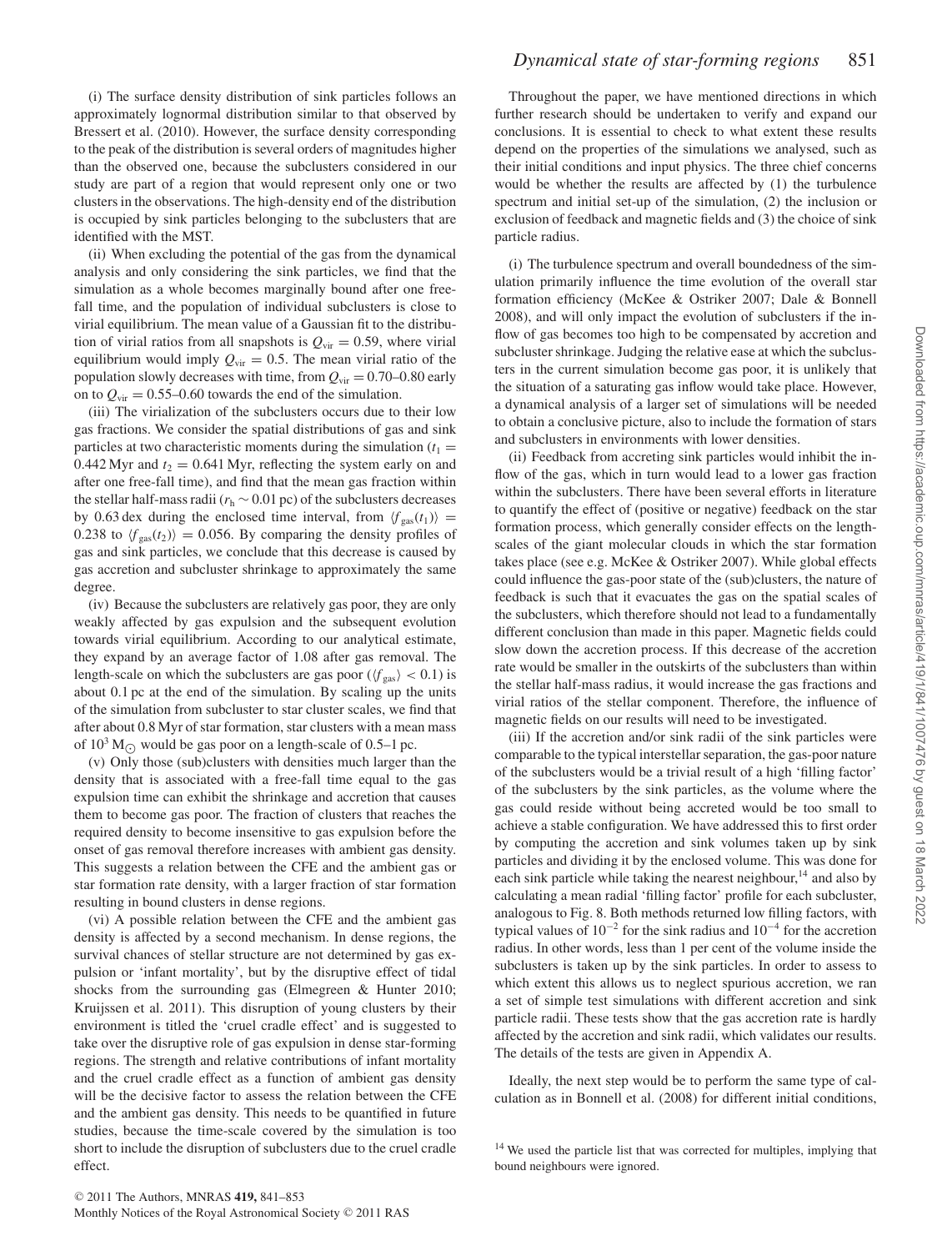including descriptions for radiative and mechanical feedback, potentially accounting for magnetic fields and varying the sink particle radius. The dynamical analysis of such simulations would provide a good verification of our conclusions, and would improve the current understanding of the dependence on initial conditions and input physics.

The order-of-magnitude extension of our results from subcluster to actual star cluster scales should be investigated further. With the continuously improving computational facilities, it will be possible to simulate systems on the scales needed to cover the formation of star clusters. The key ingredients of such an effort will be larger particle numbers and smaller sink particle radii. Additionally, infrared or spectroscopic observations can be used to verify the length-scales on which star-forming regions are gas poor prior to the onset of gas removal. The current and upcoming generation of telescopes will provide excellent opportunities for this.

If gas expulsion indeed only weakly affects the survival chances of stellar structure, it will need to be verified in which regimes infant mortality still plays a role. In order to understand the relation between the CFE and the local environment, the relative contributions to early star cluster disruption of infant mortality and the cruel cradle effect will need to be quantified. The kinematic signatures of both effects should differ and would therefore be measurable in the velocity maps of young disrupted clusters (Kruijssen 2011). Possible ways in which this could be done observationally include searching for young clusters that are currently going through gas expulsion and mapping the radial velocities of the stars, or tracing the velocity dispersion profiles of young, gas-poor clusters in dense regions. To aid this effort, the differences between the kinematic signatures of energy injection into a star cluster by gas expulsion or tidal shocks have to be established theoretically. The combination of these approaches should provide a conclusive picture of the mechanisms that determine which fraction of star formation results in bound star clusters.

# **ACKNOWLEDGMENTS**

We thank the anonymous referee for thoughtful comments. JMDK is grateful to Eli Bressert for helpful discussions and acknowledges the kind hospitality of the Institute of Astronomy in Cambridge, where a large part of this work took place. TM acknowledges funding by Constellation, a European Commission FP6 Marie Curie Research Training Network. This research is supported by the Leids Kerkhoven-Bosscha Fonds (LKBF) and the Netherlands Organization for Scientic Research (NWO), grant 021.001.038.

# **REFERENCES**

- Adams F. C., 2000, ApJ, 542, 964
- Allison R. J., Goodwin S. P., Parker R. J., de Grijs R., Portegies Zwart S. F., Kouwenhoven M. B. N., 2009a, ApJ, 700, L99
- Allison R. J., Goodwin S. P., Parker R. J., Portegies Zwart S. F., de Grijs R., Kouwenhoven M. B. N., 2009b, MNRAS, 395, 1449
- Bastian N., Goodwin S. P., 2006, MNRAS, 369, L9
- Bastian N., Ercolano B., Gieles M., Rosolowsky E., Scheepmaker R. A., Gutermuth R., Efremov Y., 2007, MNRAS, 379, 1302
- Bastian N., Covey K. R., Meyer M. R., 2010, ARA&A, 48, 339
- Bate M. R., Bonnell I. A., Bromm V., 2003, MNRAS, 339, 577
- Baumgardt H., Kroupa P., 2007, MNRAS, 380, 1589
- Boily C. M., Kroupa P., 2003a, MNRAS, 338, 665
- Boily C. M., Kroupa P., 2003b, MNRAS, 338, 673
- Bonnell I. A., Bate M. R., Zinnecker H., 1998, MNRAS, 298, 93
- Bonnell I. A., Bate M. R., Vine S. G., 2003, MNRAS, 343, 413
- Bonnell I. A., Clark P., Bate M. R., 2008, MNRAS, 389, 1556
- Bonnell I. A., Smith R. J., Clark P. C., Bate M. R., 2011, MNRAS, 410, 2339
- Bressert E. et al., 2010, MNRAS, 409, L54
- Cartwright A., Whitworth A. P., 2004, MNRAS, 348, 589
- Casertano S., Hut P., 1985, ApJ, 298, 80
- Dale J. E., Bonnell I. A., 2008, MNRAS, 391, 2
- Elmegreen B. G., Hunter D. A., 2010, ApJ, 712, 604
- Geyer M. P., Burkert A., 2001, MNRAS, 323, 988
- Gieles M., Portegies Zwart S. F., 2011, MNRAS, 410, L6
- Gieles M., Portegies Zwart S. F., Baumgardt H., Athanassoula E., Lamers H. J. G. L. M., Sipior M., Leenaarts J., 2006, MNRAS, 371, 793
- Goddard Q. E., Bastian N., Kennicutt R. C., 2010, MNRAS, 405, 857
- Goodwin S. P., 2009, Ap&SS, 324, 259
- Goodwin S. P., Bastian N., 2006, MNRAS, 373, 752
- Gutermuth R. A., Megeath S. T., Myers P. C., Allen L. E., Pipher J. L., Fazio G. G., 2009, ApJS, 184, 18
- Heggie D., Hut P., 2003, The Gravitational Million-Body Problem: A Multidisciplinary Approach to Star Cluster Dynamics. Cambridge Univ. Press, Cambridge
- Hillenbrand L. A., Hartmann L. W., 1998, ApJ, 492, 540
- Hills J. G., 1980, ApJ, 235, 986
- Kennicutt R. C., Jr, 1998, ApJ, 498, 541
- Kirk H., Myers P. C., 2011, ApJ, 727, 64
- Klessen R. S., Burkert A., 2000, ApJS, 128, 287
- Kraus A. L., Hillenbrand L. A., 2008, ApJ, 686, L111
- Kruijssen J. M. D., 2011, preprint (arXiv:1107.2114)
- Kruijssen J. M. D., Pelupessy F. I., Lamers H. J. G. L. M., Portegies Zwart S. F., Icke V., 2011, MNRAS, 414, 1339
- Lada C. J., Lada E. A., 2003, ARA&A, 41, 57
- Lamers H. J. G. L. M., Gieles M., Portegies Zwart S. F., 2005, A&A, 429, 173
- Larsen S. S., 2004, A&A, 416, 537
- Larsen S. S., Richtler T., 2000, A&A, 354, 836
- Larson R. B., 2005, MNRAS, 359, 211
- Launhardt R. et al., 2010, ApJS, 188, 139
- McKee C. F., Ostriker E. C., 2007, ARA&A, 45, 565
- McMillan S. L. W., Vesperini E., Portegies Zwart S. F., 2007, ApJ, 655, L45
- Maschberger T., Clarke C. J., 2011, MNRAS, 416, 541
- Maschberger T., Clarke C. J., Bonnell I. A., Kroupa P., 2010, MNRAS, 404, 1061
- Moeckel N., Bate M. R., 2010, MNRAS, 404, 721
- Moeckel N., Bonnell I. A., 2009, MNRAS, 400, 657
- Moeckel N., Clarke C. J., 2011, MNRAS, 410, 2799
- Offner S. S. R., Hansen C. E., Krumholz M. R., 2009, ApJ, 704, L124
- Parker R. J., Goodwin S. P., 2007, MNRAS, 380, 1271
- Parker R. J., Bouvier J., Goodwin S. P., Moraux E., Allison R. J., Guieu S., Güdel M., 2011, MNRAS, 412, 2489
- Parmentier G., Kroupa P., 2011, MNRAS, 411, 1258
- Parmentier G., Goodwin S. P., Kroupa P., Baumgardt H., 2008, ApJ, 678, 347
- Pflamm-Altenburg J., Weidner C., Kroupa P., 2007, ApJ, 671, 1550

Plummer H. C., 1911, MNRAS, 71, 460

- Portegies Zwart S. F., McMillan S. L. W., Gieles M., 2010, ARA&A, 48, 431
- Schmeja S., Kumar M. S. N., Ferreira B., 2008, MNRAS, 389, 1209
- Schmidt M., 1959, ApJ, 129, 243
- Smith R. J., Clark P. C., Bonnell I. A., 2009, MNRAS, 396, 830
- Tutukov A. V., 1978, A&A, 70, 57
- Verschueren W., 1990, A&A, 234, 156
- Zahn C. T., 1971, IEEE Trans. Comput., 20, 68
- Zepf S. E., Ashman K. M., English J., Freeman K. C., Sharples R. M., 1999, AJ, 118, 752

### **APPENDIX A: INDEPENDENCE OF RESULTS ON SINK PARAMETERS**

In this appendix we verify that the resolution of the SPH simulation is not playing an important role in the evolution of the stellar-to-gas